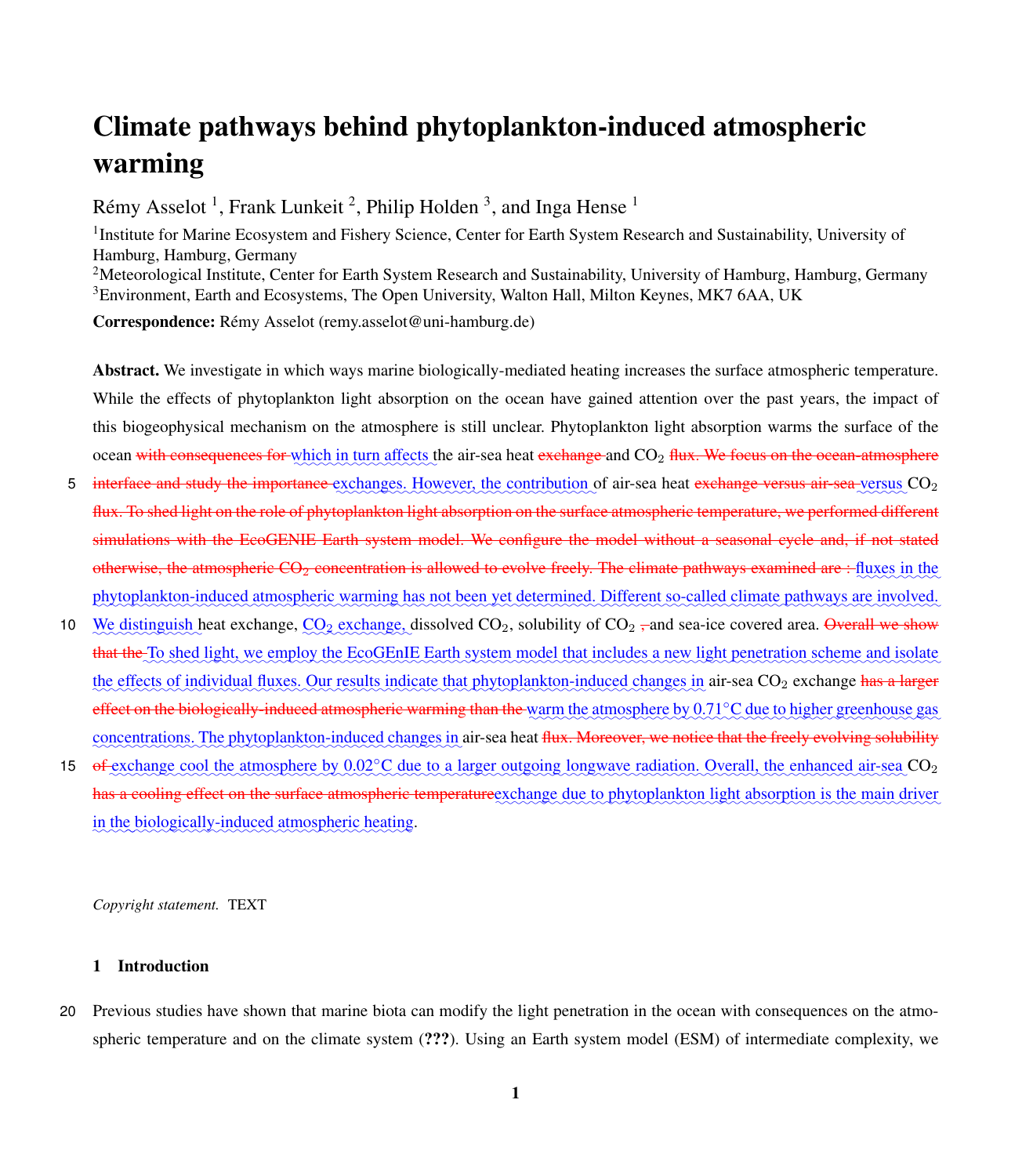identify and compare the climate pathways behind the changes in atmospheric temperature due to phytoplankton light absorption.

- 25 Marine biota and phytoplankton play a major role in the absorption of light and therefore in the vertical distribution of heat in the upper layers of the ocean (?). Indeed, observational evidence support supports the hypothesis that chlorophyll increases the upper ocean heat uptake. For instance, satellite observations show that phytoplankton blooms can cause an increase of sea surface temperature (SST) of 1.5◦C (?). Furthermore, previous remote sensing data indicate an increase in local SST of 4.5◦C on a 4 day-timescale due to the presence of phytoplankton blooms (?). Recent high-resolution in situ observations in the
- 30 Indo-West Pacific Ocean indicate highlight large anomalies of temperature of 0.95°C in the uppermost skin layer of the ocean when large phytoplankton blooms appear (?). However, all these observations are either on a short time scale or in a geographically limited area. To study the larger-scale impact of phytoplankton light absorption and its <del>varying relative</del> magnitude, Earth system models are employed.
- 35 <del>Different models with different Models of differing</del> complexity are used to study the effect of phytoplankton light absorption. For instance, using ocean-only (?) or general circulation models(???) , several studies focusing on the tropical Pacific Ocean (???) or on the Arctic Ocean (?) report an increase of SST between 0.5-2<sup>°</sup>C <del>. The same magnitude of ocean warming</del> is reported with a general circulation model focusing on the Arctic Ocean (?). These changes in ocean temperature have an impact on the nutrient availability and the biogeochemical properties of the ocean (??). due to phytoplankton light absorption.
- 40 A warming of the surface of the ocean ocean surface induced by marine biota also has consequences on the overall climate system. For instance, ? find that an increase of SST due to phytoplankton light absorption increases the atmospheric humidity content thereby increasing the greenhouse effect and the atmospheric temperature locally by up to 0.5°C. Furthermore, phytoplankton can amplify locally the seasonal <del>cycle temperature</del> of the lowest atmospheric layer <del>temperature by 1K (?). Moreover,</del> ? indicate that the climate effect of phytoplankton can even extend through the troposphere in mid-latitude regions, influencing
- 45 the by 1°C, changing the Walker and Hadley circulation (?).

It is therefore known that phytoplankton light absorption has a non-negligible role on the atmospheric temperature but which climate *pathways* are pathway is the most important behind this warming is still unclear. Phytoplankton light absorption affects the surface atmospheric temperature via two climate pathways. First, various modeling studies suggest that biologically-

- 50 induced surface water heating can increase the air-sea heat exchange (???) with consequences on the formation of tropical storms and monsoons in the Arabian Sea  $(?)$ . Second, the solubility of gases and thus also the air-sea  $CO<sub>2</sub>$  exchange is affected by phytoplankton light absorption. For instance, ? study the impact of this biogeophysical mechanism on the air-sea flux of CO<sup>2</sup> and find that phytoplankton light absorption has a small outgassing effect on a global scale with high regional fluctuations.
- 55 However, none of these studies have analyzed, disentangled and compared the changes in both air-sea heat and CO<sub>2</sub> exchange due to phytoplankton light absorption. To shed light on the biologically-induced atmospheric warming, we use a recent Earth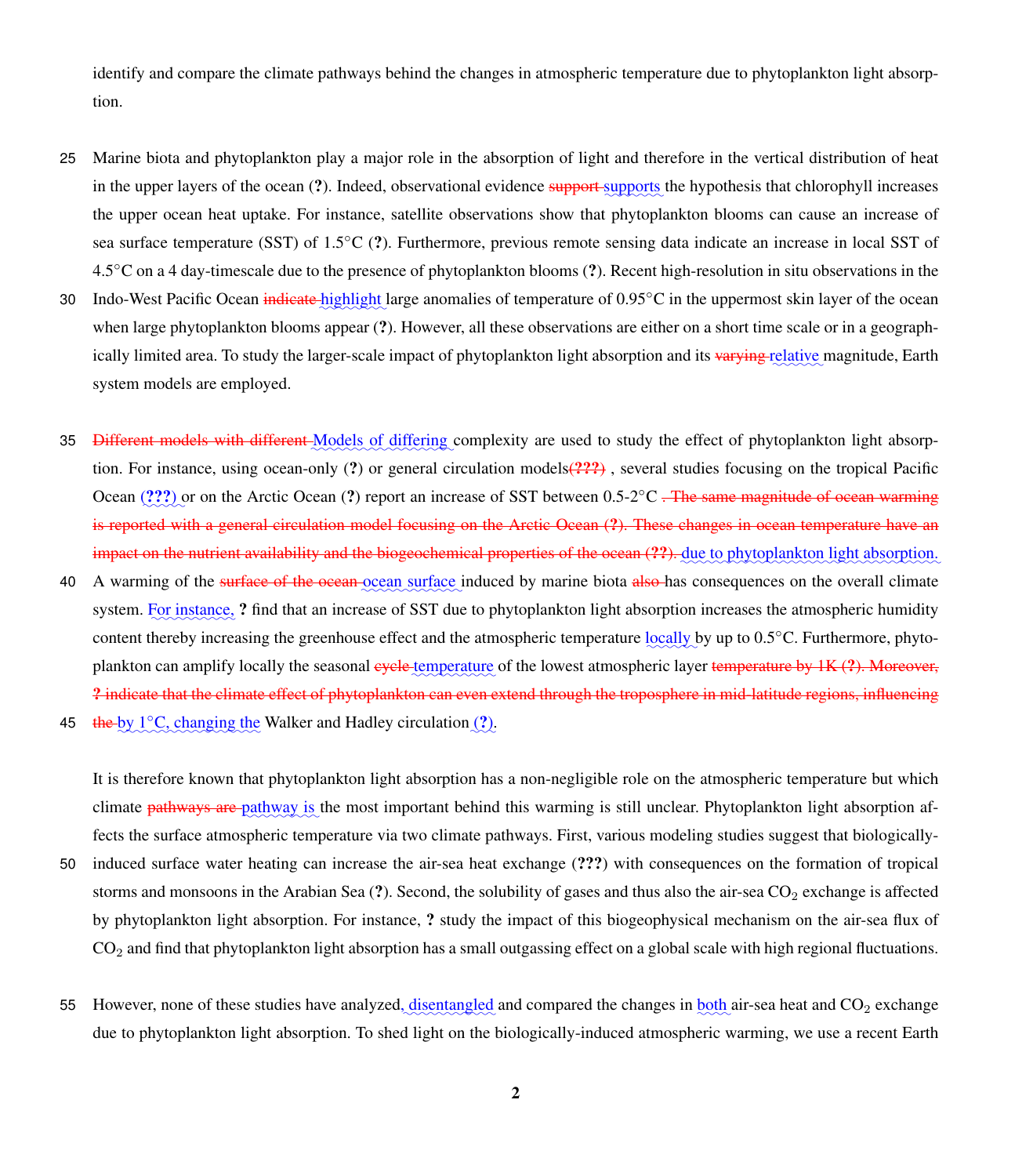system model <del>of intermediate complexity (?). The model is called EcoGENIE (?)where called EcoGEnIE (?). In a earlier</del> study, we implemented phytoplankton light absorption in <del>an earlier study this model</del> (?). We <del>use the same model setup to</del> determine now the importance of this biogeophysical mechanism on biologically-induced atmospheric warming. We conduct

- 60 several simulations to determine the importance of the climate pathways behind the atmospheric warming. We consider two different biologically-induced changes: <del>a change changes</del> in air-sea heat and changes in air-sea CO<sub>2</sub> exchange rates (Fig. [1\)](#page-20-0). The air-sea  $CO_2$  exchange can be influenced by the dissolved  $\frac{1}{2}$  oceanic  $CO_2$  in the ocean in three different ways: through 1) the biological pump changes in the biogeochemical pumps as a result of phytoplankton light absorptionthat affects the marine biogeochemical cycles (??), . For instance, ? have shown that changes in oceanic circulation due to phytoplankton
- 65 light absorption enhance the vertical supply of nutrients, increasing the relative abundance of calcifiers. As a consequence, the primary production and the export production of organic matter increase. Through 2) the solubility of ) decrease in CO<sub>2</sub> due fluctuations of SSTand solubility due to higher SST, increasing the atmospheric CO<sub>2</sub> concentrations and the greenhouse gas effect. Through 3) decrease in sea-ice formation and resulting because sea-ice extent altering the air-sea CO<sub>2</sub> fluxacts as an ocean cap that blocks gas exchanges.

70

The paper is organized as follow: In section 2, we describe the components of the model, the light absorption scheme and the air-sea exchanges. In section 3, we describe the simulations and the modeling strategy. In section 4, we report several sensitivity analyses of the climate system with EcoGENIE. In section 5, we present our results and detail the changes in both 75 oceanic and atmospheric properties. In section 6, we conclude by commenting on the role of this biogeophysical mechanism in the atmospheric warming.

## 2 Model description

Our motivation is to study the interactions between the marine ecosystem, the biogeochemistry, the biogeophysics and the climate system. These interactions are computationally expensive in high-resolution models therefore we used an Earth system

- 80 model of intermediate complexity (?). The Earth system model employed is the Grid-ENabled carbon-centric Grid-Enabled Integrated Earth system model (<del>GENIE) (?) composes cOEnIE</del>) (?) composed of several modules describing the dynamics of the Earth system (Fig. [2\)](#page-21-0). This model has been previously calibrated and compared to observations several times (????). GENIE (????). Moreover, this model is widely used to study past climate and changes in the carbon cycle over geological times (??). Furthermore, GENIE has been used to demonstrate that (???), past mass extinctions (?) and biogeochemistry processes (?).
- 85 Additionally, cGEnIE is employed to assess the sensitivity of atmospheric CO<sub>2</sub> is mainly explained to biogeochemical pumps, ocean circulation and climate feedbacks (?). The authors explain the variance of atmospheric CO<sub>2</sub> by the organic carbon pump(?). We use the carbon-centric version (cGENIE) that has been previously employed to study past mass extinction (?), the climate system (?) or biogeochemistry processes (?). GENIE is associated with the arising from changes in the Southern Ocean deep convection which brings more dissolved inorganic carbon (DIC) to the surface. A new ecosystem component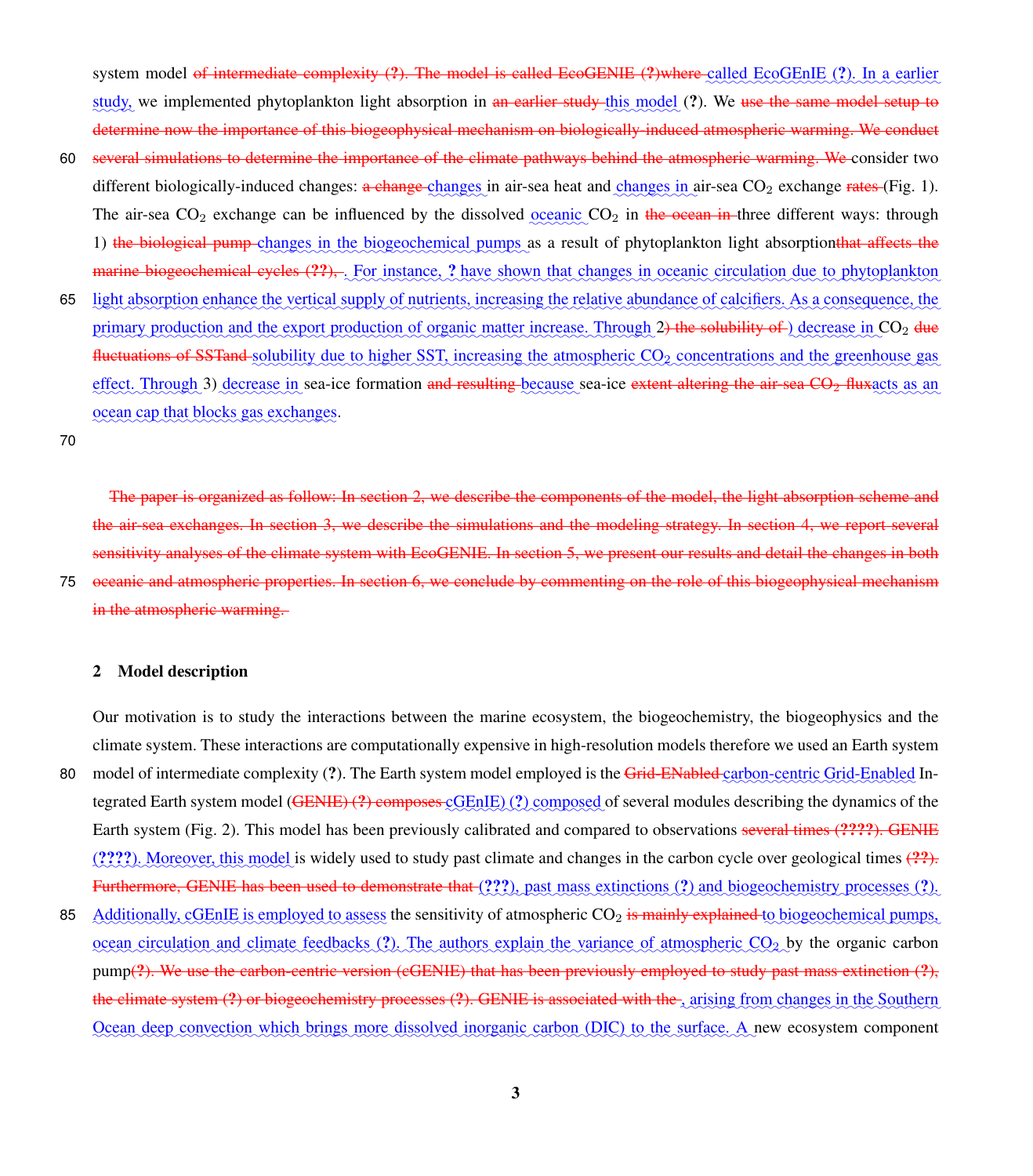- 90 (ECOGEM) is associated with cGEnIE to form the recent EcoGENIE EcoGEnIE model (?). EcoGENIE has been EcoGEnIE is used to determine the link between the marine plankton ecosystem and various past climate scenarios (?) with focus on phosphorus inventory (?). For our study, the model combines different components including ocean hydrodynamics, atmosphere, sea-ice, ocean biogeochemistry and marine ecosystem component. The efficient numerical terrestrial scheme (?) is not used in this study, so We do not consider a terrestrial component meaning that the land surface is essentially passive. We use the
- 95 same configuration as described in detail by ? and thus only briefly explain the individual model componentsthe following description only refers to our specific model setup.

# 2.1 Modules

# 2.1.1 The physical components

The physics of the model contains a frictional-geostrophic ocean circulation (GOLDSTEIN), coupled to a 2D energy-moisture

100 balance model of the atmosphere (EMBM) and a thermodynamic sea-ice model (GOLDSTEINSEAICE) (??). Heat and moisture are exchanged between the three components and act as a coupling strategy.

The oceanic component calculates the horizontal and vertical redistribution of heat, salinity and biogeochemical elements via advection, convection and mixing. The ocean module is configured on a  $36 \times 36$  horizontal grid. The horizontal grid is uniform in longitude and uniform in sine latitude, giving ∼3.2◦ latitudinal increments at the equator increasing to 19.2◦ in the highest

105 latitude. This horizontal grid has been used for previous biogeochemical simulations (??). We consider 32 vertical oceanic layers increasing logarithmically from 29.38 m for the surface layer to 456.56 m for the deepest layer. This vertical resolution has already been is already used to study the relative importance of biogeophysical and biogeochemical mechanisms on the climate system (?).

The atmospheric component is based closely on the UVic Earth system model (?). The prognostic variables are atmospheric

110 temperature and specific humidity. Precipitation removes instantaneously all moisture corresponding to an excess above a relative humidity threshold. The wind stress is prescribed and identical between all simulations, the temperature cannot affect the wind stress.

The sea-ice component solves the equation for part of the ocean covered by sea-ice. The prognostic variables are ice thickness and ice areal fraction. The transport of sea-ice includes sources and sinks of these variables. The growth or decay of sea ice

115 depends on the net heat flux into the ice. The dynamics in this module consist of advection by currents and diffusion. Sea-ice doesn't limit the penetration of photosynthetically available radiation in the ocean.

# 2.1.2 Ocean biogeochemistry component

The biogeochemical module (BIOGEM) represents the transformation and spatial redistribution of biogeochemical tracers (?). The state variables are inorganic resources and organic matter. The biological uptake is represented by an implicit biological

120 community: nutrients are directly converted into organic matter via an uptake rate. The biological uptake is limited by light, temperature and nutrient availability. Organic matter is partitioned into dissolved and particulate phases (DOM and POM).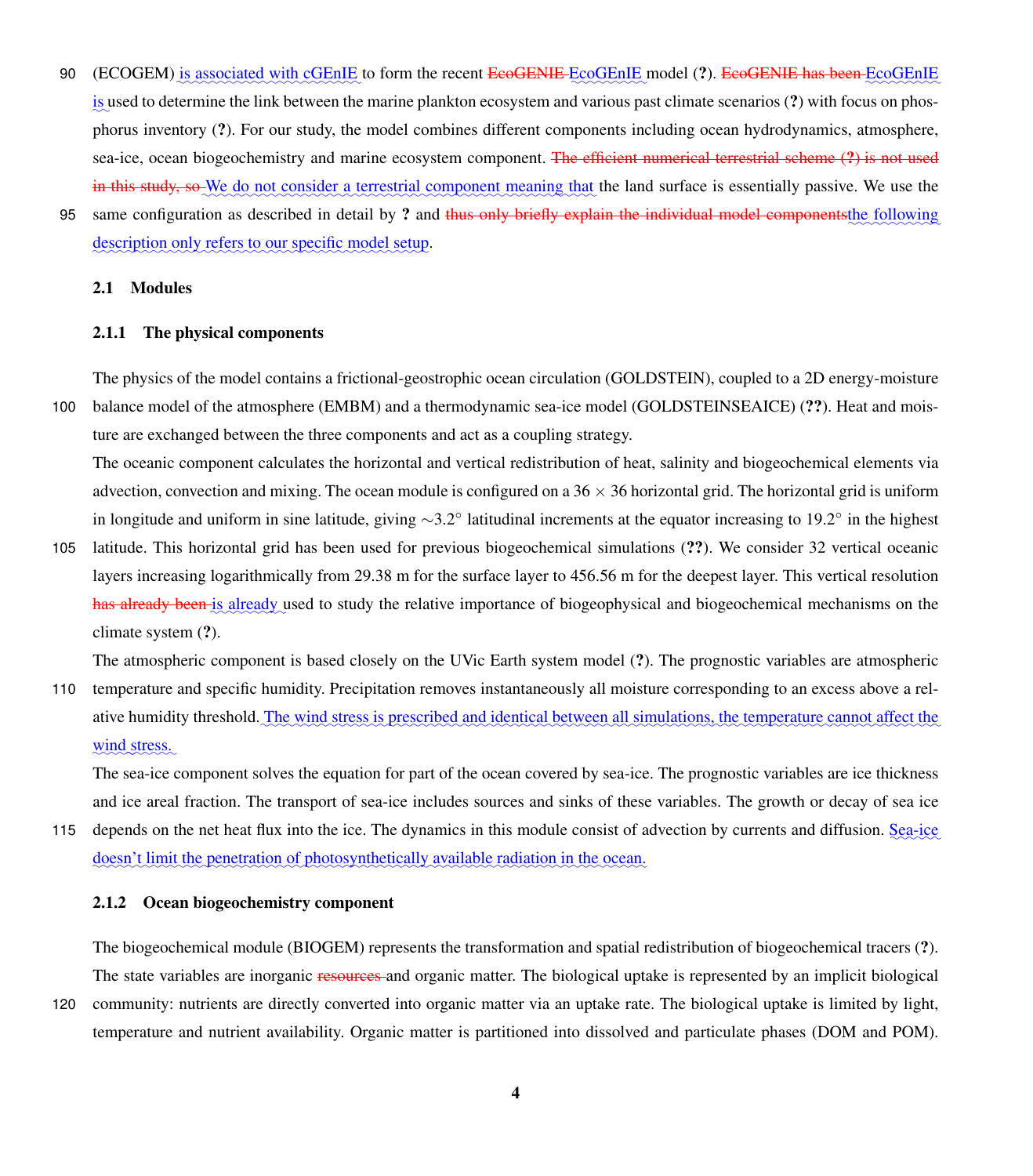The model For this study, BIOGEM does not consider a temperature dependency on iron solubility and iron bioavailability. Our model setup includes iron (Fe) and phosphate (PO<sub>4</sub>) as limiting nutrients. Similar to ?, we do not consider nitrate  $(\overline{N}\overline{\Theta_3^-})$ here. here. Moreover, the surface production is redistributed in the water column as a depth-dependent flux. To achieve this,

- 125 the surface export is divided between refractory organic matter remineralised close to the seafloor and labile organic matter remineralised in the upper water column (?). Furthermore, because we do not consider a sediment component, all organic matter reaching the sea-floor is instantaneously remineralised. Calcium carbonate (CaCO<sub>3</sub>) is represented in the model and its dissolution below the surface is treated as the remineralization of POM. Recent studies have implemented and calibrated a temperature-dependent remineralization in the the model (??) but this parameterization is not included in our model setup.
- 130 Furthermore, BIOGEM calculates the air-sea  $CO_2$  and  $O_2$  exchange. The value of atmospheric  $CO_2$  predicted by BIOGEM is used as input for the radiative scheme of the atmospheric component, thus providing climate feedback.

# 2.1.3 Ecosystem component

The marine ecosystem component (ECOGEM) represents the marine plankton community and associated interactions in within the ecosystem (?). The biological uptake in ECOGEM replaces the BIOGEM uptake calculation and is limited by light, temper-135 ature and nutrient availability. Plankton biomass and organic matter are subject to processes such as resource competition and

- grazing before being passed to DOM and POM. Several ecophysiological parameters are size-dependent such as: maximum nutrient uptake rate, cell carbon quotas, grazing and partitioning between DOM and POM. Additionally, the nutrient uptake, photosynthesis and predation are temperature-dependent. The ecosystem is divided into different plankton functional types (PFTs) with specific traits. Furthermore, each Each PFT is sub-divided into size classes with specific size-dependent traits.
- 140 We consider two classes of Here, we consider only two PFTs: phytoplankton and zooplankton (Appendix [A1\)](#page-27-0). Phytoplankton is characterized by nutrient uptake and photosynthesis whereas zooplankton is characterized by predation traits. Zooplankton grazing depends on the concentration of prey biomass<del>availability</del>, with predominantly grazing on <del>preys prey</del> that are 10 times smaller than themselves. Each population is associated with biomass state variables for carbon, phosphate, *iron* and chlorophyll. The production of dead organic matter is a function of mortality and messy feeding, with partitioning between
- 145 non-sinking dissolved and sinking particulate organic matter. Finally, plankton mortality is reduced at very low biomass such that plankton cannot become extinct.

## 2.2 Light absorption in the ocean

The implementation of phytoplankton light absorption in EcoGENIE is the same as the scheme described in ? and In the previous model version (?), light was only absorbed by phytoplankton. In the model version of ?, a new light scheme is

150 implemented where the absorbed light by phytoplankton is converted into heat and is able to affect the oceanic temperature. Furthermore, light absorption takes place throughout the water column and is not restricted to the first oceanic layer anymore. The same light absorption scheme is a coupling between Eq. [1](#page-5-0) and Eq. [2.](#page-5-1) For a simplification issuesimplicity, in our model configuration, the incoming shortwave radiation does not vary seasonally. We look at long-term changes in the climate system therefore the absence of a seasonal cycle does not affect <del>our results the</del> overall qualitative and main findings. The presence of or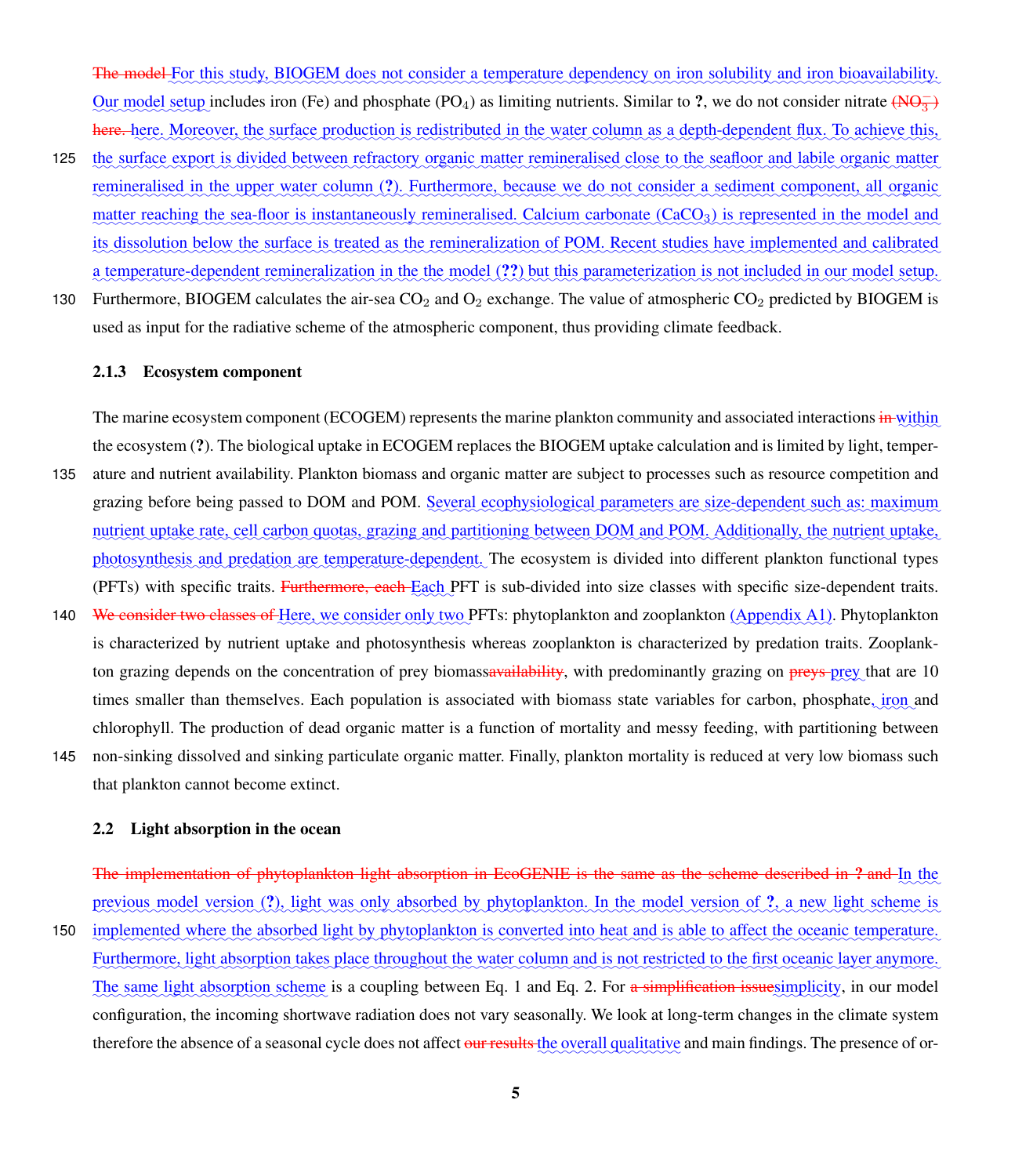155 ganic, inorganic particles and dissolved molecules restrains the light penetration in the ocean (?). The vertical light attenuation scheme is given by Eq[.1:](#page-5-0)

<span id="page-5-0"></span>
$$
I(z) = I_0 \cdot \exp(-k_w - k_{Chl} \cdot Chl_{tot}) \cdot z \tag{1}
$$

where  $I(z)$  is the irradiation of the full solar spectrum at depth z,  $I_0$  is the irradiation at the surface of the ocean,  $k_w$  is light absorption by clear water and inorganic particles (0.04 m<sup>-1</sup>),  $k_{Chl}$  is the light absorption by chlorophyll (0.03 m<sup>-1</sup>(mg Chl)<sup>-1</sup>)

- 160 and  $Chl_{tot}(z)$  is the total chlorophyll concentration chlorophyll concentration at depth z. The values for  $k_w$  and  $k_{Chl}$  are taken from ?. The parameter  $I_0$  is negative in the model because it is a downward flux from the sun to the surface of the ocean. We allow primary production and light to penetrate until the sixth layer of the model (221.84 m deep), which is the lower limit of the euphotic zone (?). In our model setup, maximum absorption occurs in the upper oceanic layer and minimum absorption occurs in the sixth layer.
- 165 Phytoplankton changes the optical properties of the ocean (?) through phytoplankton light absorption. Therefore it can cause a radiative heating and change the oceanic temperature. We implemented phytoplankton light absorption into the model following ? and ?. The scheme is give by Eq[.2:](#page-5-1)

<span id="page-5-1"></span>
$$
\frac{\partial T}{\partial t} = \frac{1}{\rho \cdot c_p} \frac{\partial I}{\partial z} \tag{2}
$$

 $\partial T/\partial t$  denotes the temperature changes,  $c_p$  is the specific heat capacity of water,  $\rho$  is the ocean density, I is the solar radiation 170 incident at depth z. Part of the light absorbed is used by phytoplankton for photosynthesis and part is released in form of fluorescence and heat. However, the fluorescence form can be ignored, therefore it is assumed that the whole light absorption leads to heating of the water $(?)$ .

#### 2.3 Air-sea heat exchange

Heat is exchanged between the atmosphere, the ocean and the sea-ice components and acts as a coupling between these three 175 modules. We detail here only the relevant fluxes for our study, the heat flux the total heat flux from the ocean and sea-ice going into the atmosphere. The vertically integrated atmospheric heat equation  $(Eq. 3)$  $(Eq. 3)$  is given by ? and ?Eq. [3:](#page-5-2)

<span id="page-5-2"></span>
$$
Q_{ta} = Q_{SW} \cdot C_A + Q_{LH} + Q_{LW} + Q_{SH} - Q_{PLW}
$$
\n
$$
(3)
$$

 $Q_{ta}$  corresponds to the total heat flux into the atmosphere,  $Q_{SW}$  is the net shortwave radiation corresponding to the solar irradiance receives received from the sun and reflected by the planet's albedo,  $C_A$  is a heat absorption coefficient (0.3 over

180 the ocean  $\frac{2}{2}$ ,  $Q_{LH}$  is the latent heat flux corresponding to phase change of a certain-thermodynamic system,  $Q_{SH}$  is the sensible heat flux corresponding to temperature change of a thermodynamic system,  $Q_{LW}$  is the net (upward minus downward) re-emitted longwave radiation corresponding to infrared energy coming from the planet and  $Q_{PLW}$  is the outgoing planetary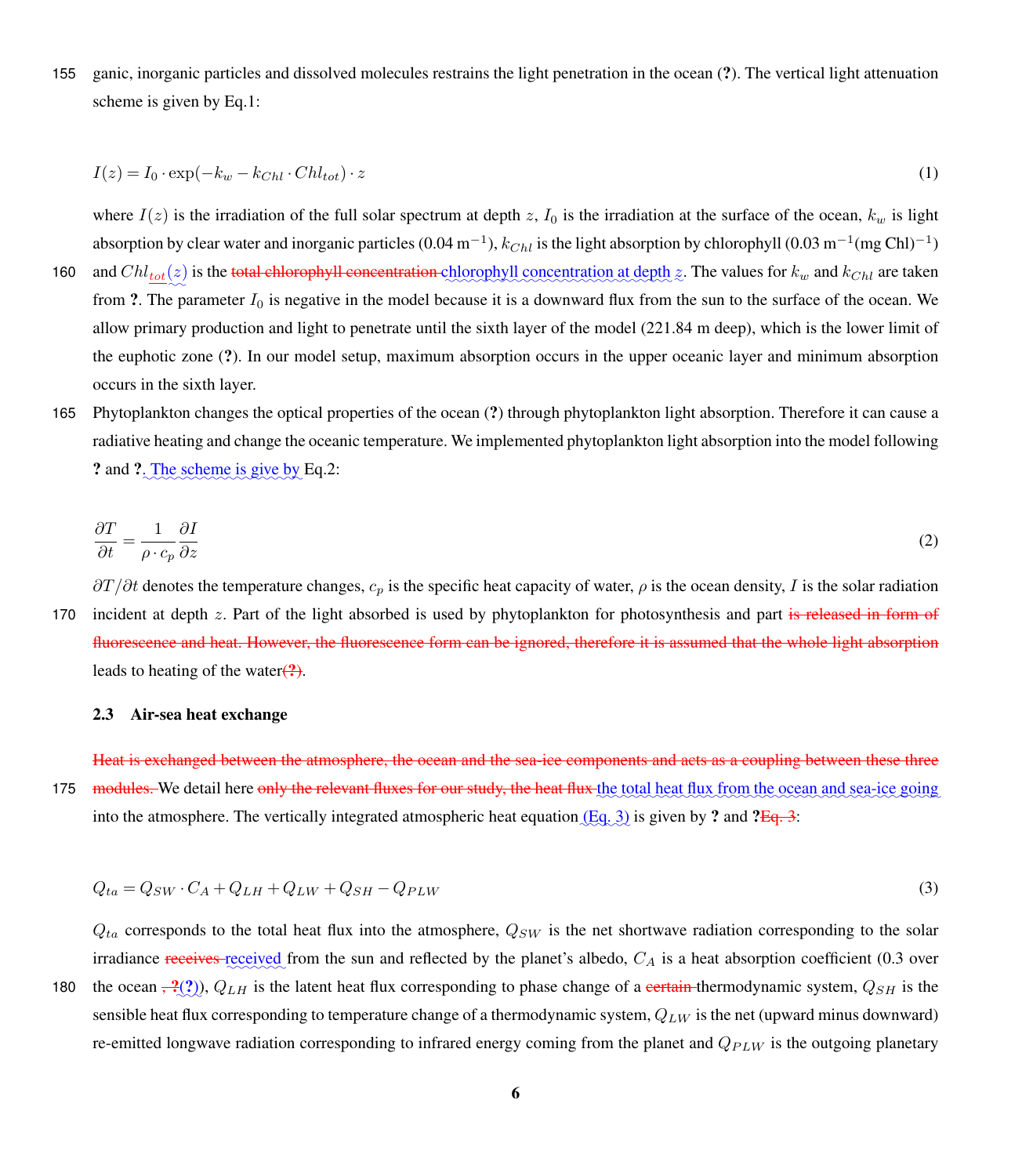longwave radiation.

The atmosphere loses heat through net longwave radiation, dominated by the outgoing longwave radiation, thus the total

185 longwave heat flux  $(Q_{LW} + Q_{PLW})$  is negative in the model. Furthermore, evaporative cooling of the ocean leads to a latent heat release in the atmosphere upon condensation and precipitation. Evaporated water vapour may be transported away from an oceanic source, to condense and precipitate elsewhere.

# 2.4 Air-sea  $CO<sub>2</sub>$  exchange

The atmospheric temperature depends on the atmospheric  $CO_2$  concentration which is affected by the transfer of  $CO_2$  between 190 the ocean and the atmosphere. The flux of  $CO_2$  across the atmosphere-ocean interface  $(\text{Eq. 4})$  is given by  $?Eq. 4$ :

<span id="page-6-0"></span>
$$
F_{CO_2} = k \cdot \rho \cdot (C_w - \alpha \cdot C_a) \cdot (1 - A) \tag{4}
$$

 $F_{CO_2}$  is the air-sea CO<sub>2</sub> flux, k corresponds to the gas transfer velocity,  $\rho$  is the ocean density,  $C_w$  is the concentration of dissolved gas in the surface ocean,  $\alpha$  is the solubility coefficient calculated from ? and depends on the sea surface temperature and salinity,  $C_a$  is the concentration of gas in the atmosphere and A is the fraction of the ocean covered by sea-ice.

195 Phytoplankton light absorption affects the warms the surface of the ocean and thus reduces  $CO_2$  solubility and sea-ice fraction. The flux of CO<sub>2</sub> is therefore affected via the parameters  $C_w$ ,  $\alpha$  and A. To study precisely the flux we either prescribe these parameters in the air-sea  $CO<sub>2</sub>$  exchange calculation or let them evolve freely  $\overline{P}$  are prescribe these parameters we take the values from the reference run (see below).

#### 3 Model setup and simulations

- 200 During this study, we are *mainly primarily* interested in the relative differences between our selected simulations. We focus on the relative impact of phytoplankton light absorption on different climate pathways rather than on the changes in the climate state. We try to simulate a realistic mean climate system but the absolute value of the climate quantities are less relevant due to the limitations of such an intermediate complexity modela model of intermediate complexity.
- For a realistic nutrient distribution in the ocean, we performed a BIOGEM spin-up for 10,000 years. During the spin-up the 205 atmospheric CO<sup>2</sup> concentration is fixed to 278 ppm. The simulations restart for 1,000 years after the spin-up with ECOGEM, meaning that all simulations consider marine biota. The model setupDue to the single layer atmospheric component, the non-seasonality and the non-representation of the land dynamics, running the model for 1,ecosystem community and grid resolution employed are the same 000 years is sufficient to achieve steady-state. The results represent the annual mean of the last year of the simulations, when the model is in steady-state. The present-day continental configuration, model setup, grid
- 210 resolution and ecosystem community are identical as in ?. For simplification, only one phytoplankton and one zooplankton species are included in the model setup (Appendix [A1](#page-27-0) <del>) except that we run the model without any seasonal cycleand B1</del>). The seasonal cycle is removed for technical issues, we cannot prescribe the seasonal cycle of SST but only the annually-averaged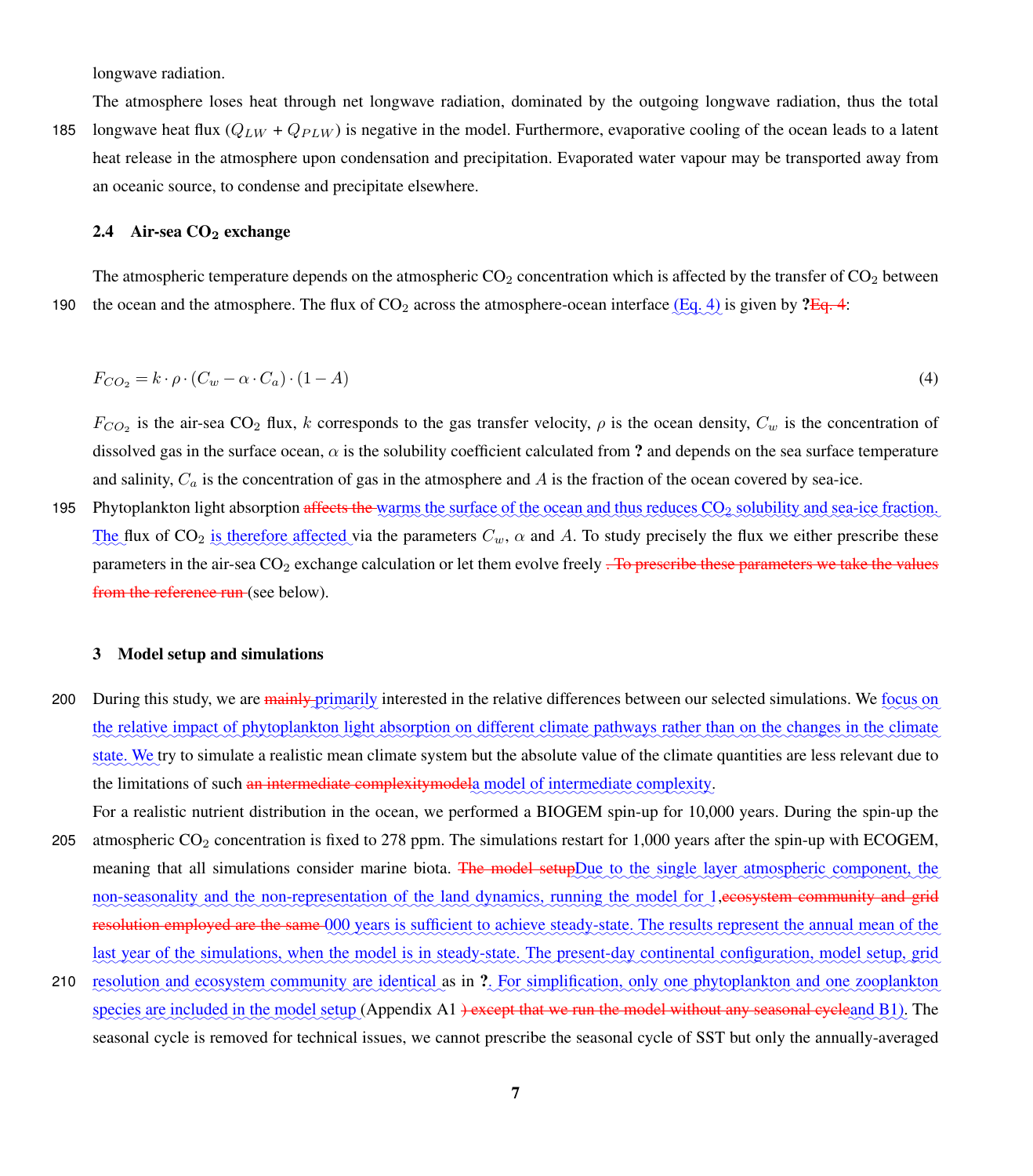SST. The absence of the seasonal cycle is not an issue for this study because we look at the importance of each climate pathway rather than focusing on the quantitative changes of the climate system.

215 The carbon cycle is closed in our simulations, meaning that there is no input of carbon through volcanic or anthropogenic activities. Only the size of the carbon reservoirs can vary. If not stated otherwise, the concentration of atmospheric  $CO<sub>2</sub>$ evolves freely in the simulations. Furthermore, all All simulations are forced with the same constant flux of dissolved iron into the ocean surface (?).

To study the To ensure that the model is suitable for our study, we conducted two sensitivity analyses. First, we analyzed the 220 climate sensitivity of the model by conducting two simulations with different atmospheric CO<sub>2</sub> concentrations (Appendix [C1\)](#page-27-2). Second, we ensure that the heat and CO<sub>2</sub> interaction is negligible (Appendix [D1\)](#page-27-3). To study the effect of phytoplankton light absorption on the atmospheric temperature we perform seven different simulations, all including the ECOGEM component (Fig. 3<del>; Table ??):</del> ):

- The first one, called *Bio* is the reference run and is the only simulation that does not include phytoplankton light absorp-225 tion  $(k_{Chl} = 0$  in Eq. [1\)](#page-5-0). In this simulation, all the climate pathways evolve freely.
	- <del>The second one, called *BioLA*</del> is the same as the reference run but with phytoplankton light absorption is implemented. In this simulation, all the climate pathways evolve freely.
- $-$  The third simulation *HEAT* is the same as the second one except that we prescribe the atmospheric  $CO<sub>2</sub>$  concentration only for the atmospheric temperature calculation. For a comparison with the reference run, the prescribed atmospheric 230 CO<sub>2</sub> concentration from *Bio* is used (169 ppm). The effect of CO<sub>2</sub> on atmospheric temperature is fixed but the air-sea heat fluxes evolve freely. This simulation <del>determines analyses</del> the effect of phytoplankton-induced changes of air-sea heat <del>flux on the energy budget</del>fluxes on the atmospheric temperature.
- $-$  The fourth simulation is named *CARB* where we run the model is the simulation with an uncoupled ocean-atmosphere setup. The atmospheric component is forced with the heat fluxes from the reference run  $Bio$  and the atmospheric CO<sub>2</sub> 235 concentration is prescribed with the value of *BioLA*. This simulation determines the effect of phytoplankton-induced changes of atmospheric CO<sup>2</sup> concentration on the atmospheric temperature. Please note that *CARB* is well suited for studying the atmosphere properties but not to examine ocean dynamics.
- The fifth simulation is named *HCorg* and where we only allow the biological pump biogeochemical pumps (soft-tissue pump and carbonate pump) to affect the dissolved  $CO_2$ . The solubility of  $CO_2$  ( $\alpha$  in Eq. [4\)](#page-6-0) and sea-ice extent (A in Eq. 240 [4\)](#page-6-0) parameters are prescribed using the respective values from *Bio*. The CO<sub>2</sub> solubility is fixed by prescribing the SST only for this calculation. In  $H C { or } g$  air-sea heat exchange and the  $b$ iological pump  $b$ iogeochemical pumps parameter ( $C_w$ in Eq. [4\)](#page-6-0) evolve freely.
	- The sixth simulation is called *HCorgSI* where the biological pump biogeochemical pumps and sea-ice extent affect dissolved  $CO_2$ . The solubility of the  $CO_2$  parameter solubility ( $\alpha$  in Eq. [4\)](#page-6-0) is prescribed using the value of *Bio*. In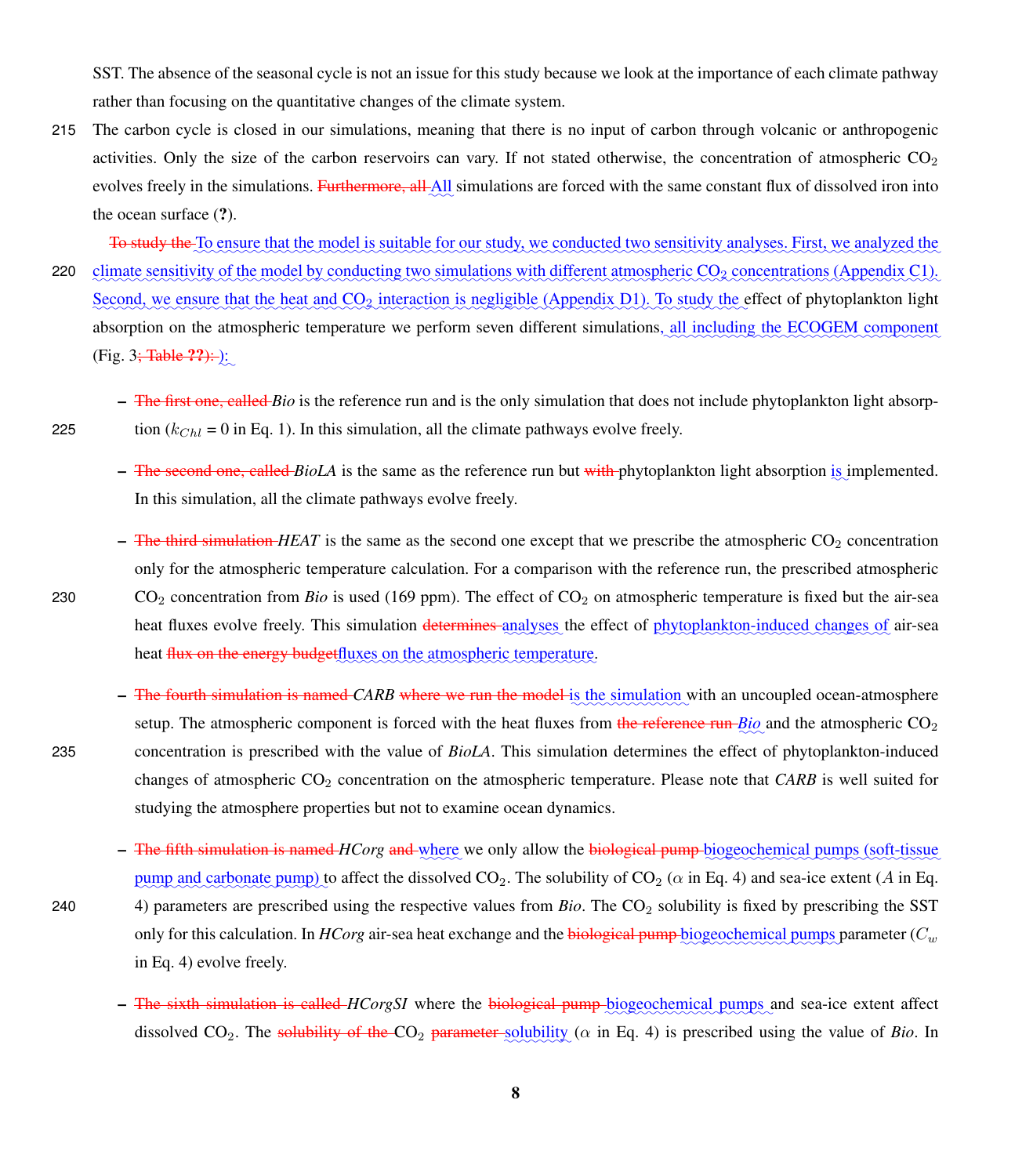- 245 *HCorgSI* the air-sea heat exchange, the biological pump biogeochemical pumps  $(C_w$  in Eq. [4\)](#page-6-0) and sea-ice extent (A in Eq. [4\)](#page-6-0) parameters evolve freely.
- $-$  The seventh and last simulation is called *HCorgSol* where the biological pump biogeochemical pumps and the solubility pump affect dissolved <u>oceanic</u>  $CO_2$  in the ocean. The sea-ice extent parameter (A in Eq. [4\)](#page-6-0) is prescribed using the value of *Bio*. In *HCorgSol* the air-sea heat exchange, the **biological pump** biogeochemical pumps  $(C_w$  in Eq. [4\)](#page-6-0) and the  $CO_2$ 250 solubility ( $\alpha$  in Eq. [4\)](#page-6-0) parameters evolve freely.

#### 4 Sensitivity analysis

#### 3.1 Climate variability

To analyze the climate variability of the model, we perform two sensitivity analyses (Table ??). Both simulations have the same model setup, restart from the spin-up described previously but their atmospheric  $CO<sub>2</sub>$  concentration differ. The first 255 simulation (Sensi280) has an atmospheric  $CO<sub>2</sub>$  concentration of 280 ppm while the second one (Sensi320) has an atmospheric CO<sup>2</sup> concentration of 320 ppm. Furthermore, the simulations Sensi280 and Sensi320 consider phytoplankton light absorption.

An increase of 40 ppm in atmospheric CO<sub>2</sub> concentration slightly reduces the chlorophyll concentration but these changes are negligible. The oceanic and atmospheric heat budgets are affected by the changes in atmospheric  $CO<sub>2</sub>$  concentration.

260 Increasing the greenhouse gas concentrations increases in turn the SAT and therefore the SST due to the exchange of heat between the ocean and the atmosphere.

# 3.1 Air-sea fluxes interactions

To estimate the unique effect of each climate pathway we ensure that the heat and  $CO<sub>2</sub>$  interaction is negligible. Due to the model setup, the flux of  $CO_2$  across the air-sea interface ( $F_{CO_2}$ ; Eq. [4\)](#page-6-0) depends on the SST via the Schmidt number (??). 265 We conduct two comparable sensitivity analysis and analyze the changes in  $F_{CO_2}$ . First, we artificially increase the SST by <sup>1</sup><sup>C</sup> and do not exceed the maximum difference of SST between our simulation results (Table ??). This increase in SST only enhances-  $F_{CO_2}$  by 4.26·10<sup>-5</sup> mol/m<sup>2</sup>/yr, representing a raise of 2.58% of the total air-sea  $CO_2$  exchange. Even large SST fluctuations negligibly affect the flux of  $CO_2$  at the air-sea interface. Second, the mean wind speed affects the  $F_{CO_2}$  via the gas transfer velocity ( $k$ ; Eq. [4\)](#page-6-0). We increase the wind speed by 0.2 m/s, which is a comparable forcing of the artificial increase 270 of 1<sup>o</sup>C of SST (?). This increase in mean wind speed enhances the  $F_{CO_2}$  by 1.44-10<sup>-4</sup> mol/m<sup>2</sup>/yr, representing an increase of 8.69% of the total air-sea  $CO<sub>2</sub>$  flux. Clearly, the changes in wind speed are much larger than the changes in SST hence we

consider that the effect of SST on the air-sea  $CO<sub>2</sub>$  exchange is small enough to be neglected.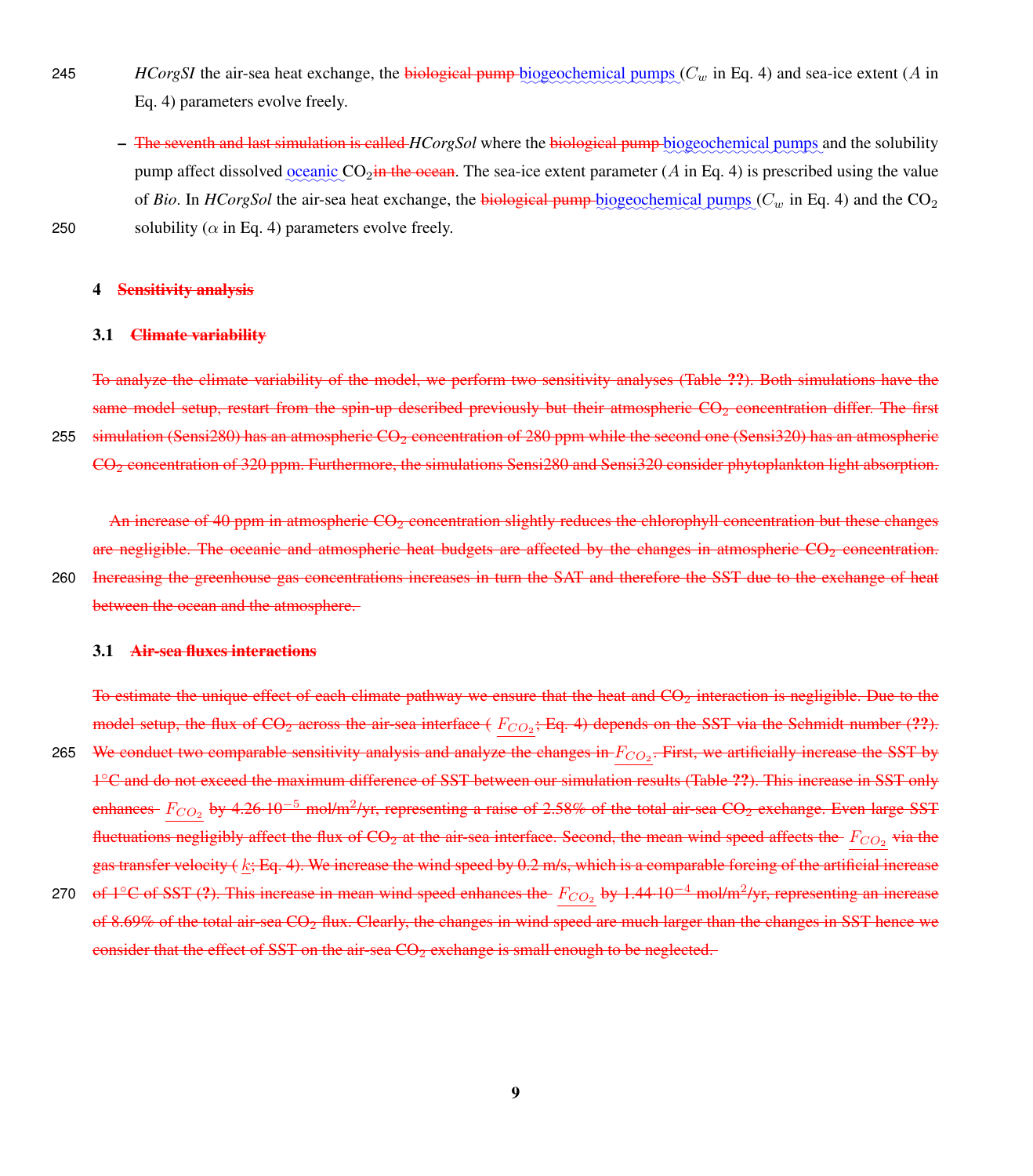#### 4 Global response of the climate system

In this section we present the results of the simulations on a global scale<del>, we</del>. We do not consider local patterns because we

- 275 removed any seasonal cycle in our model setup. As already mentioned, the absence of the seasonal eyele is not an issue for our study because we focus on the importance of each climate pathway rather than analyzing the quantitative assessments of the elimate pathwaysMoreover, the horizontal grid resolution is low and marine biota cannot move between grid cells, thus even if seasonality was included, key regional patterns will not be resolved. First, we focus on the chlorophyll biomass and sea surface temperature because phytoplankton light absorption has a direct effect on these climate variables (???). Second, these changes
- 280 in oceanic properties affect the carbon cycle  $(2, 2)$ , therefore we study the changes in atmospheric CO<sub>2</sub> concentration the simulations. Third, phytoplankton light absorption alters the atmospheric properties (?), thus we analyze the changes in radiative heat fluxes, humidity and evaporationbetween the simulations. Finally, due to changes in oceanic and atmospheric properties, the response of the surface atmospheric temperature is studied analyzed.

## 4.1 Chlorophyll biomass and sea surface temperature

- 285 Our results indicate differences of <del>sea surface temperature (SST)</del> SST and chlorophyll biomass, depending on the climate pathways included in our model setup (Table [1\)](#page-26-0). Due to the uncoupled ocean-atmosphere setup in *CARB*, ocean dynamics are not presented in this section. The reference run *Bio* has the lowest chlorophyll biomass and a low SST while the simulation *BioLA* has the highest chlorophyll biomass and SST. As previously demonstrated *The* increase in chlorophyll biomass is due to two different mechanisms: First, phytoplankton light absorption <del>increases the chlorophyll biomass and therefore the SST</del>
- 290 r<del>ia shallower downward flux of organic matter and higher l</del>eads to a higher surface production, enhancing the remineralization at the surface of the ocean as shown by ?. Second, phytoplankton light absorption enhances the upward vertical velocity. As a result of these two mechanisms, the surface nutrient concentrations (??). The chlorophyll biomass difference increase, explaining the higher chlorophyll biomass. The increase in surface chlorophyll biomass due to phytoplankton light absorption between *BioLA* and *Bio* is 0.012 mgChl/m<sup>3</sup>which is in agreement with previous estimates (??). However, the , in line with a
- 295 previous estimate of 0.014 mgChl/m<sup>3</sup> (?). The higher chlorophyll biomass is, however, limited by the increase in zooplankton biomass applying a top-down control. Via the effect of phytoplankton light absorption, a higher surface chlorophyll biomass leads to an increase of SST. The global difference of SST between *BioLA* and *Bio* of only is of 0.08°C. This value is lower than previous estimates (???)model estimates that show a global SST increase of 0.45-1°C due to phytoplankton light absorption  $(???)$ . This underestimation of the biologically-induced SST heating is due to the non-seasonal radiative forcing of the model.
- 300 The non-seasonal radiative forcing decreases, decreasing the global heat budget (Appendix [E1\)](#page-27-4)<del>, explaining the lower response</del> of the SST in our study.

The In *HEAT*, the chlorophyll biomass is higher while the SST is lower in *HEAT* compared to the reference simulation compared to *Bio* (Table [1\)](#page-26-0). This is rather counter-intuitive and is due to changes in oceanic circulation between these two

305 simulations. For instance, the maximum Atlantic overturning circulation meridional overturning circulation (AMOC) is 8.6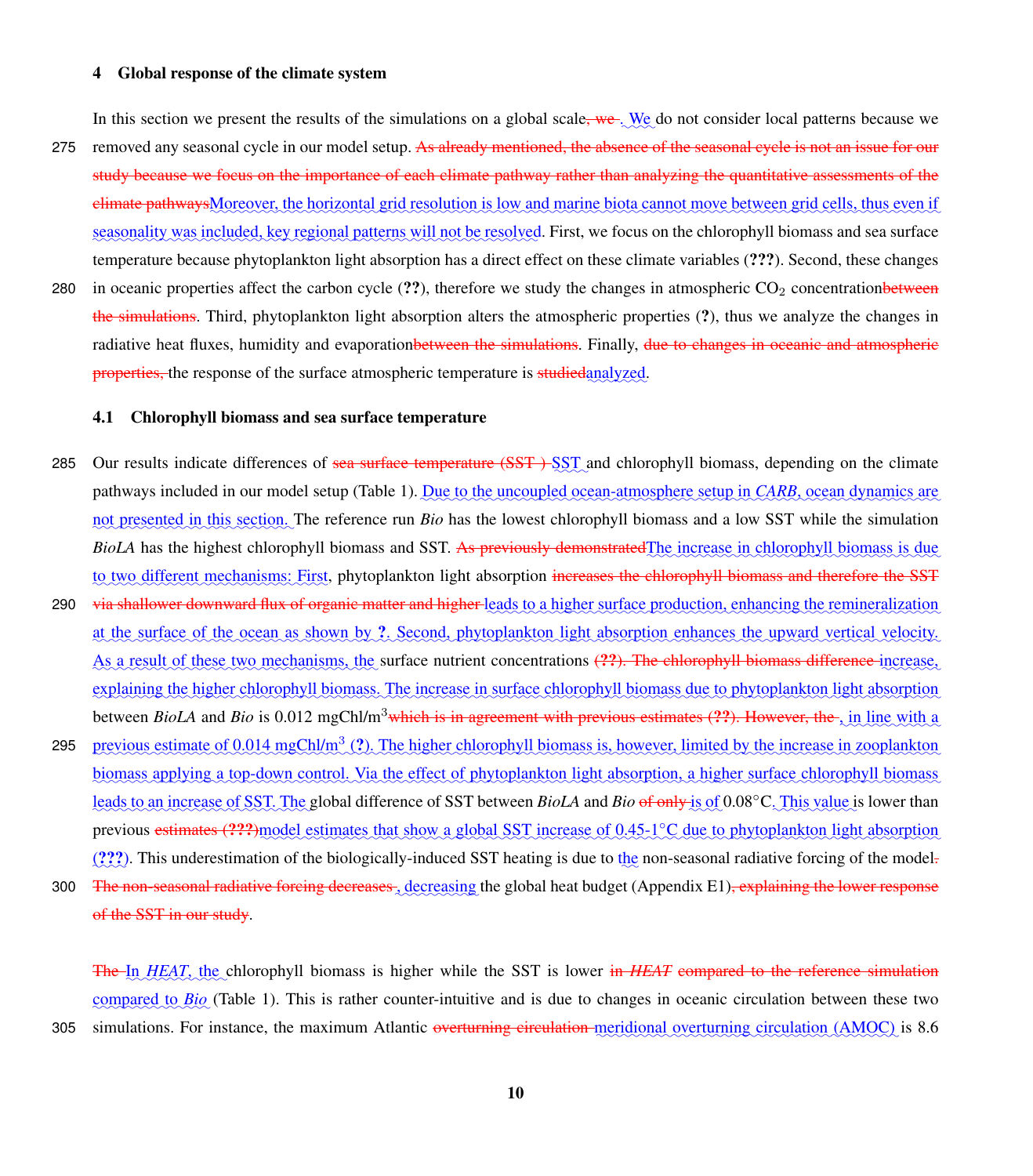Sv in *HEAT* while it is 7.6 Sv in *Bio*. <del>The stronger overturning In *HEAT*, the SST</del> is lower and the sea-ice cover is slightly higher (Appendix [F1\)](#page-28-0) compared to *Bio*, leading to more deep water formation in polar latitudes. As a result, the AMOC is enhanced in *HEAT*. The stronger oceanic circulation in *HEAT* increases the concentration of surface nutrients. Specifically leads to an enhanced nutrient redistribution, thus increasing the surface nutrient concentrations. For instance, the surface PO<sub>4</sub>

- 310 concentration is <del>about</del> ~  $0.21 \mu$ mol/kg in *HEAT* while it is about ~ 0.19 μmol/kg in *Bio*. The higher surface PO<sub>4</sub> concentration in *HEAT* explains the higher chlorophyll biomass in this simulation compared to the reference simulation. The changes in the strength of the circulation explain as well the lower SST in *HEAT* compared *Bio*. The stronger enhanced oceanic circulation in *HEAT* compared to *Bio* leads to a more important stronger redistribution of heat along the water column, explaining the surface cooling and the warming of the **bottom water** deep ocean in *HEAT*. Our results indicate that the bottom water temperature in
- 315 *HEAT* is  $3.57^{\circ}$ C while it is  $3.09^{\circ}$ C in *Bio*.

The simulation surface chlorophyll biomass in the simulations *HCorg*, *HCorgSI* and *HCorgSol* have a higher chlorophyll biomass and SST than the reference run. Furthermore, the chlorophyll biomass and the SST are similar between the simulation are higher than the surface chlorophyll biomass in Bio due to the higher surface PO<sub>4</sub> concentrations. In Bio the surface PO<sub>4</sub>

- 320 concentration is 0.18 umol/kg while in the simulations HCorg, HCorgSI and HCorgSol the surface PO<sub>4</sub> concentrations are  $\geq$ 0.21  $\mu$ mol/kg. The higher surface PO<sub>4</sub> concentrations are due to enhanced remineralization at the ocean surface and enhanced upward vertical velocities. Due to the effect of phytoplankton light absorption, the higher surface chlorophyll biomasses in HCorg, HCorgSI and HCorgSol lead to higher SSTs compared to Bio. Only the sea-ice extent differs between the simulations HCorg and HCorgSI i<del>ndicating that the changes in b</del>ut their chlorophyll biomass and SSTs are identical. This result evidences a
- 325 l<u>ack of</u> sea-ice <del>extent due to phytoplankton light absorption do not affect influence on these climate variables <del>(Appendix [F1\)](#page-28-0)</del>and</del> thus on the heat fluxes. In addition, the chlorophyll biomass and SST are higher in *HCorg* than in compared to *HCorgSol*, indicating that the solubility factor has a negative feedback effect on these climate variables. Between these two simulations, the only difference is the CO2-solubility factor that can evolve freely in *HCorgSol*. In the simulation *HCorg*, the SST for the calculation of the solubility of CO<sub>2</sub> solubility is prescribed using the values of the reference run. The SST in the reference run
- 330 is lower than the SST in *HCorgSolvalue* of *Bio*, which is the lowest value. Considering the physical and chemical properties of the ocean, a low SST increases the solubility of  $CO<sub>2</sub>$  (?). Therefore, the  $CO<sub>2</sub>$  solubility is reduced in *HCorgSol* compared to *HCorg*, due to the higher SST in *HCorgSol*. For instance, our results indicate that on a global scale, the surface oceanic  $CO_2$  concentration is 27.200  $\mu$ mol/kg in *HCorgSol* while it is 27.213  $\mu$ mol/kg in *HCorg*. These Via the nutrient ratios, these changes in carbon cycle between the simulations affect the others biogeochemical cycles via the nutrient ratios phosphate
- 335 and iron cycles (?). As a consequence, the surface PO<sub>4</sub> concentration is about  $\sim$ 0.216  $\mu$ mol/kg in *HCorg* and about  $\sim$ 0.214 μmol/kg in *HCorgSol*. The higher surface PO<sub>4</sub> concentration at the surface in *HCorg* leads to the higher leads to a larger  $\frac{1}{2}$  surface chlorophyll biomass and higher SST <del>due to phytoplankton light absorption i</del>n HCorg compared to HCorgSol.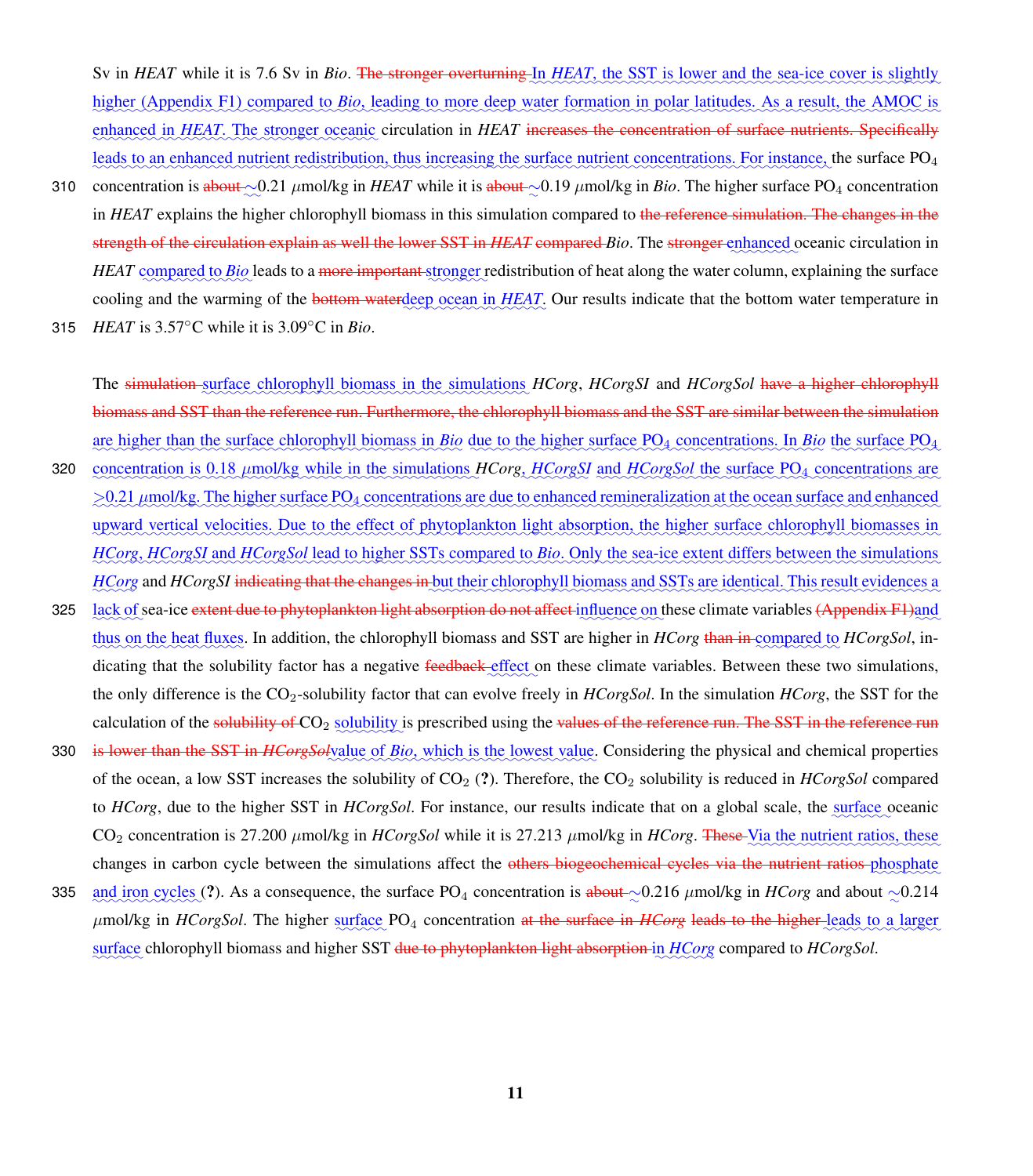#### 4.2 Atmospheric properties

The oceanic properties differ between the simulations, thus we expect differences between in the atmospheric propertiesin 340 each simulation. First, we We compare the atmospheric CO<sub>2</sub> concentration, then the heat fluxes, the evaporation, the specific humidity and finally the surface atmospheric temperature between the simulations.

#### 4.2.1 Atmospheric  $CO<sub>2</sub>$  concentration

The atmospheric  $CO_2$  concentrations for the simulations is low compared to the pre-industrial level (Fig. [4\)](#page-23-0). This is due to our new model setup that allows primary production until the sixth oceanic layer, meaning that more carbon is stored in the deep 345 ocean, reducing the atmospheric  $CO_2$  concentration (see ?). In all the simulations considering phytoplankton light absorption, the atmospheric  $CO_2$  concentration is higher than in the reference run<del>(Table ??).</del> In a previous study, we evidence that the higher atmospheric CO<sub>2</sub> concentration is mainly due to decrease in CO<sub>2</sub> solubility via the higher SST while the enhanced remineralization of organic matter and the dissolution of CaCO<sub>3</sub> slightly affect the atmospheric CO<sub>2</sub> concentration (?). The atmospheric CO<sub>2</sub> concentration is the lowest in *Bio* while it is the highest in *BioLA*, with a difference of 9 ppm. The difference 350 of CO<sub>2</sub> concentration between the simulations *BioLA* and *Bio* This value is lower than previous estimate (?) and a previous

- estimate that indicates an increase of atmospheric  $CO_2$  concentration of 18 ppm  $(?)$ . This lower estimate is due to the non-seasonal cycle forcing<del>(Appendix [E1\)](#page-27-4). As already described in ?, the higher atmospheric , neglecting the seasonal variations of</del> air-sea CO<sub>2</sub> concentration in *BioLA* is mainly explained by lower CO<sub>2</sub> solubility due to a higher SST exchanges.
- 355 In *HEAT*, the atmospheric CO<sub>2</sub> concentration is prescribed only in for the atmospheric temperature calculation<del>, therefore</del> Therefore the atmospheric  $CO_2$  concentration can vary due to changes in dissolved oceanic  $CO_2$ , solubility and sea-ice extent <sub>7</sub>, and therefore affect and CO<sub>2</sub> solubility, affecting the other climate variables. The atmospheric CO<sub>2</sub> concentration in *HEAT* is slightly higher than in *Bio*. <del>The chlorophyll biomass is more important This</del> is due to the larger chlorophyll biomass in HEAT than in the reference simulation*Bio* (Table [1\)](#page-26-0), indicating a higher amount of organic matter and therefore a more important
- 360 remineralization rate production and thus more remineralization in the ocean. During the remineralization process, CO<sub>2</sub> is produced<del>(?), therefore det</del> thus the higher remineralization rate in *HEAT* increases the dissolved CO<sub>2</sub> concentration. On a global scale, our results indicate that the surface dissolved <u>oceanic</u> CO<sub>2</sub> is about 6.354 mol/kg in *HEAT* while it is 6.302 mol/kg in *BIOBio*. The more important dissolved larger dissolved oceanic CO<sub>2</sub> concentration in *HEAT* increases the air-sea CO<sub>2</sub> flux and therefore in turn the atmospheric  $CO_2$  concentration (see Eq. [4\)](#page-6-0).

365

The atmospheric CO<sub>2</sub> concentration in *CARB* is similar to the one in *BioLA* because we prescribed the value against the one in *BioLA*.

The simulations *HCorg*, *HCorgSI* and *HCorgSol* have a higher atmospheric CO<sub>2</sub> concentration than the reference runin *Bio*. 370 This is again not surprising because these simulations consider phytoplankton light absorption which increase increases the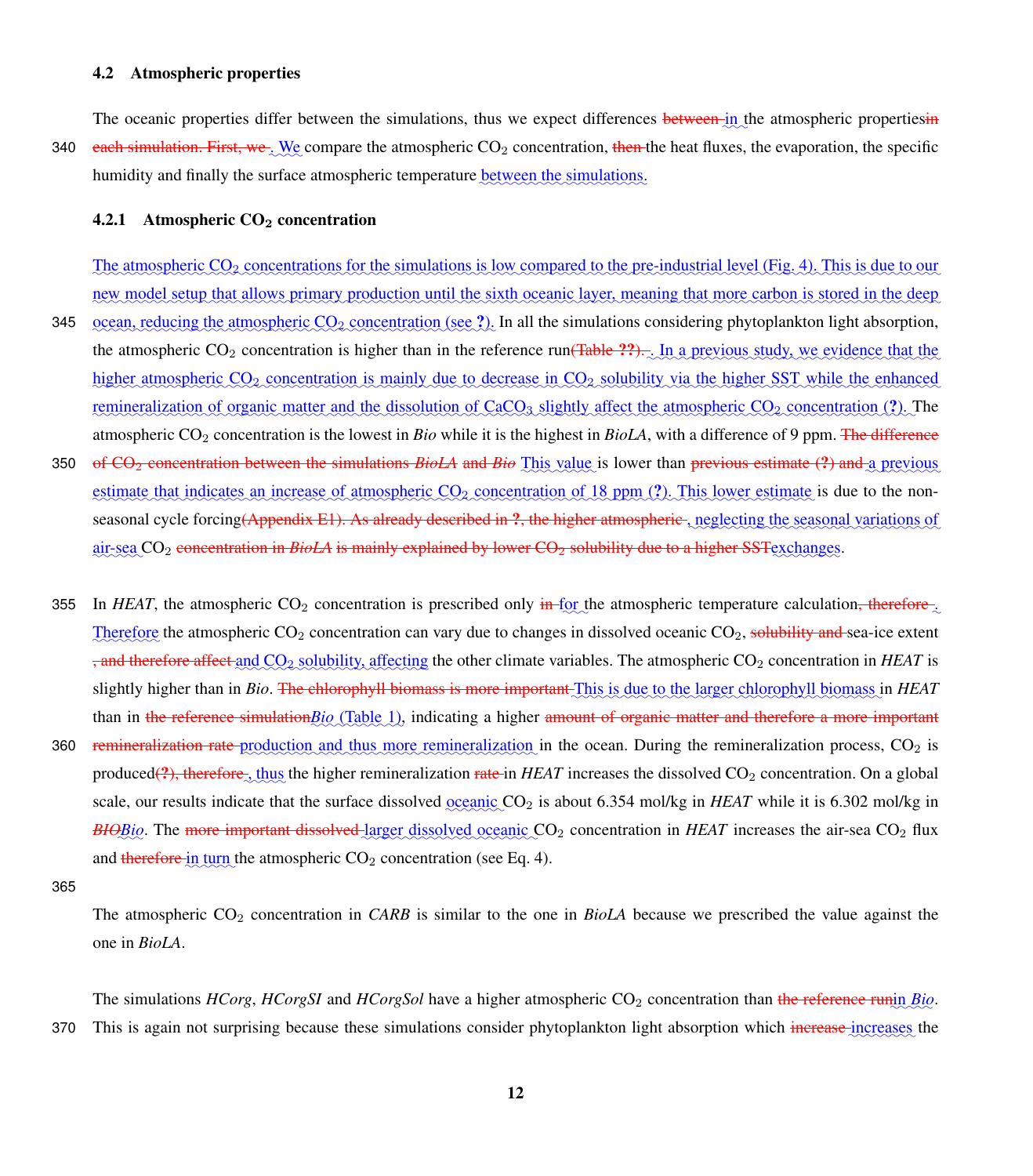atmospheric CO<sub>2</sub> concentration  $\frac{.}{2}$  as shown by ?. The atmospheric CO<sub>2</sub> concentration between *HCorg* and *HCorgSI* is similar <del>due to the similar e</del>ven if their sea-ice extent <u>and sea-ice thickness differs</u> (Appendix [F1\)](#page-28-0)<del>and . The changes in</del> sea-ice <del>thickness,</del> the sea-ice does  $\phi_{\text{Q}}$  not have an impact effect on the atmospheric CO<sub>2</sub> concentration. The slightly higher atmospheric CO<sub>2</sub> concentration in *HCorgSol* compared to *HCorg* is due to changes in CO<sub>2</sub> solubility between these two simulations. As de-

375 scribed above, the CO<sub>2</sub> solubility is lower in *HCorgSol* compared to *HCorg*. As a consequence, the air-sea CO<sub>2</sub> flux is higher in *HCorgSol* compared to *HCorg*, leading to a slightly higher atmospheric CO<sub>2</sub> concentration in *HCorgSol*(Eq. [4\)](#page-6-0).

## 4.2.2 Heat fluxes

The air-sea heat flux is divided into the net shortwave radiation, the net re-emitted longwave radiation, the sensible heat flux and the latent heat flux (Fig. [G\)](#page-0-0). The simulations *HCorg* and *HCorgSI* have exactly the same heat fluxes because these simulations

- 380 **are identical in all points (Appendix [F1\)](#page-28-0). Furthermore, the simulations** air-sea heat fluxes represent the total heat fluxes from the ocean and sea-ice, going into the atmosphere. The simulations *BioLAHCorg* and *HCorgSolalso have HCorgSI* have exactly the same heat fluxes. The only difference between these two simulations is the preseribed and different sea-ice extent for the calculation of the air-sea CO<sub>2</sub> flux. This change in air-sea CO<sub>2</sub> flux does not alter the air-sea heat flux, explaining the identical radiative heat fluxes between *HCorg* and *HCorgSI*. Furthermore, the simulations *BioLA* and *HCorgSol* have the same heat
- 385 fluxes and the only difference is also the sea-ice extent. As detail previously, the changes in sea-ice extent do not affect the heat fluxes, explaining the identical radiative fluxes between *BioLA* and *HCorgSol*. Finally, the heat fluxes between *CARB* and *Bio* are identical because we prescribed the heat fluxes in *CARB* with the values of *Bio*.

The net shortwave heat flux is divided in two *fluxes*: the incoming shortwave radiation from the sun entering the atmosphere 390 and the outgoing reflected shortwave radiation leaving the atmosphere. Figure [Ga](#page-0-0) shows that the net shortwave heat flux is identical for all the simulations and is positive. The positive values indicate that net shortwave heat flux is dominated by the flux entering the system, the incoming radiation. The incoming shortwave radiation from the sun is always identical between simulations<del>, therefore</del> . Therefore identical net shortwave heat flux implies that the outgoing reflected shortwave radiation is as well the same between simulations due to the treatment of shortwave radiation in the atmosphere given by  $\frac{2 \text{model}}{2}$ .

395

The net longwave heat flux is negative for all simulations<del>pointing out<sub>sc</sub>indicating</del> that this flux is dominated by the upward longwave radiation leaving the atmosphere (Fig. [Gb](#page-0-0)). A <del>higher more</del> negative value of net longwave heat flux indicates a <mark>higher</mark> greater loss of heat  $\frac{1}{2}$  heta<sub>st</sub> outer space. The simulations *Bio* and *CARB* have the highest-least negative net longwave heat flux while the simulation *HEAT* has the lowest highest negative heat flux, indicating that the simulation *HEAT* loses more heat than the others simulations. The higher heat loss in the simulation *HEAT* is due to the lowest SST and a reduced amount of greenhouse gases, precisely a low specific humidity (Table ??Fig. [6\)](#page-24-0) and atmospheric CO<sub>2</sub> concentration (Table ??Fig. [4\)](#page-23-0). The lower amount of greenhouse gases in the atmosphere permits a higher loss of heat outside the atmosphere. All the simulations considering phytoplankton light absorption, except *CARB* where the heat fluxes are prescribed, have a higher negative net longwave heat flux compared to *Bio*<del>, which is rather</del>. This result is predictable because this biogeophysical mechanism is an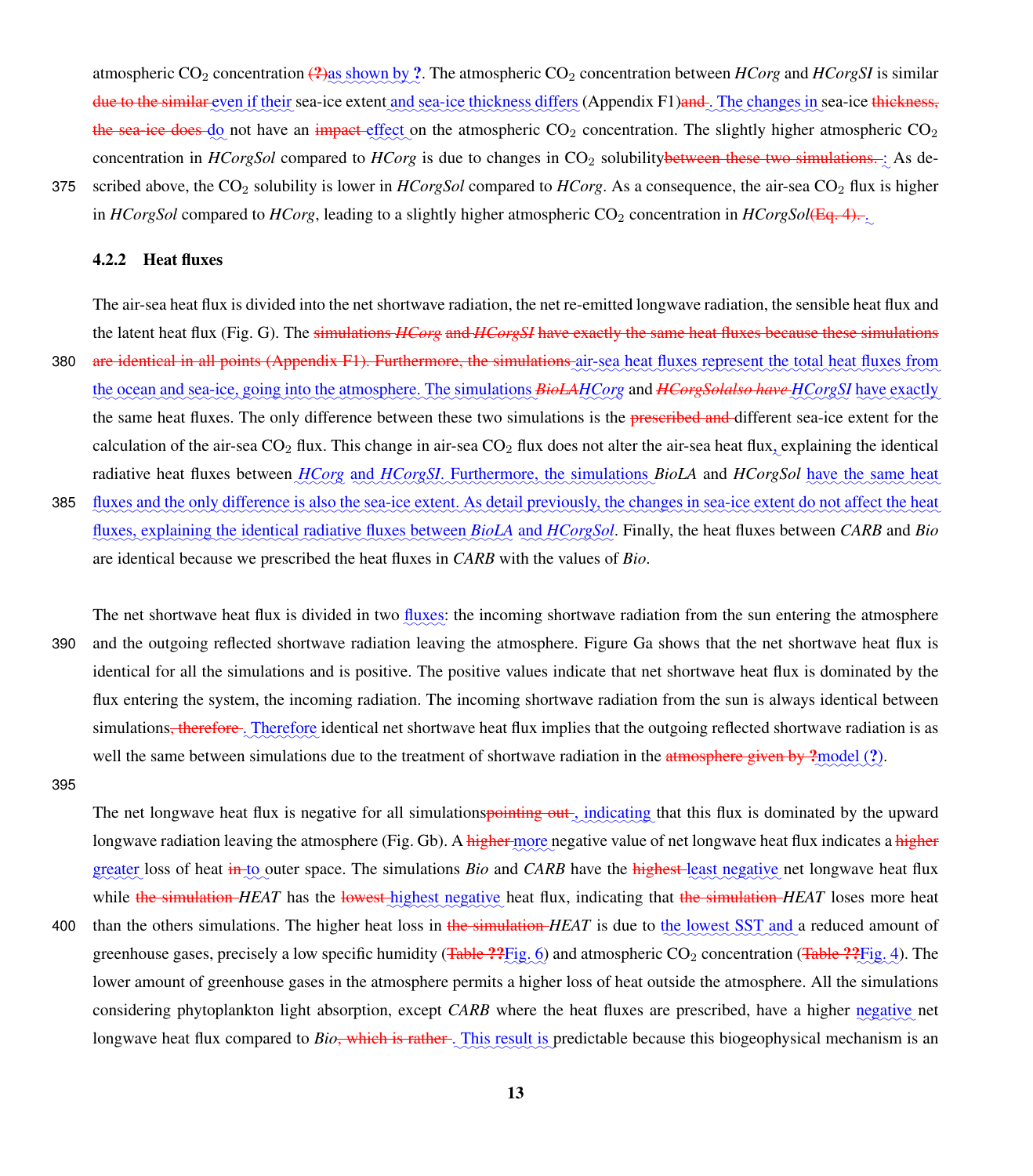The sensible heat flux depends on the atmospheric and oceanic temperature (??). The sensible heat flux increases when the atmospheric temperature decreases and when the oceanic temperature increases. For the simulation *HEAT*, the sensible heat flux is the highest (Fig. [Gc](#page-0-0)) because the atmospheric temperature is the lowest (Table ?? Fig. [7\)](#page-25-0). In contrast, the sensible heat

410 flux is the lowest for the simulation *BioLA* because the gradient of temperature between the ocean and the atmosphere is low. The sensible heat flux in *HCorg* and *HCorgSI* are close to the sensible heat flux of the reference run *Bio* because their air-sea temperature gradients are almost similar.

The global mean latent heat flux (Fig. [Gd](#page-0-0)) depends mainly on the global mean precipitation rate (?). The precipitation rate

415 between simulation *Bio* has the smaller latent heat flux due to the lowest precipitation in this simulation (Appendix [G1\)](#page-28-1). The latent heat flux in *BioLA*, *HCorg*, *HCorgSI* and *HCorgSol* are almost similar <del>(Appendix [G1\)](#page-28-1) explaining the similar latent heat</del> fluxes between due to the almost similar precipitations in these simulations. The precipitation rate in *HEAT* is higher than in *Bio*, explaining the higher latent heat flux in *HEAT*. Furthermore, the reference run and *CARB* have the smallest latent heat flux due to the small precipitation rate for these simulations.

#### 420 4.2.3 Specific humidity and evaporation

The specific humidity and the evaporation in *BioLA* and *HCorgSol* are similar and the same is true between the simulations *HCorg* and *HCorgSI* (<del>Table ??). Furthermore, the Fig. 6</del>). The specific humidity and evaporation are the lowest in the reference simulation *Bio* due to the lowest latent heat flux in this simulation. Including phytoplankton light absorption changes the heat budget, specifically increasing the increases the latent heat flux and therefore increasing increases the specific humidity and

- 425 evaporation, which is consistent with  $\frac{22}{10}$ . In  $\frac{2}{3}$  and  $\frac{2}{3}$ . On a global scale, in *BioLA* the specific humidity increases by 0.5% and the evaporation increases by 0.11% compared to the reference run, which , thus enhancing the specific humidity by 0.5%. This latter value is lower than previous <del>values</del> estimates where phytoplankton light absorption raises the specific humidity by 2-6% (?). The different estimates between our results and ? may values between our estimates and ? come from the non-seasonal cycle in our model setup, changing the heat budget and therefore underestimating the specific humidityand evaporation rate.
- 430 Moreover, the specific humidity in *HEAT* is lower than in *BioLA* due to the lower latent heat flux in the simulation *HEAT*. The evaporation depends on several *pathways* processes and one of the most important is the humidity in the atmosphere(?), the lower is the humidity the higher is the evaporation rate<sub>s</sub> with lower humidity leading to higher evaporation (?). As a consequence, the evaporation is higher in *HEAT* than in the simulation *BioLA*. Furthermore, the specific humidity and the evaporation increase when the atmospheric temperature rises  $\frac{a}{x}$  well  $(2)$   $(2)$ . The specific humidity and evaporation is higher in
- 435 **the simulations** are higher in *CARB* compared to *BioLA* because the surface atmospheric temperature is higher *CARB* (Table **??**Fig. [7\)](#page-25-0). The specific humidity and evaporation in *HCorg* and *HCorgSI* are slightly lower than in *BioLA* because the latent heat flux in *HCorg* and *HCorgSI* is slightly lower. Once the CO<sub>2</sub> solubility factor is considered (simulation *HCorgSol*), the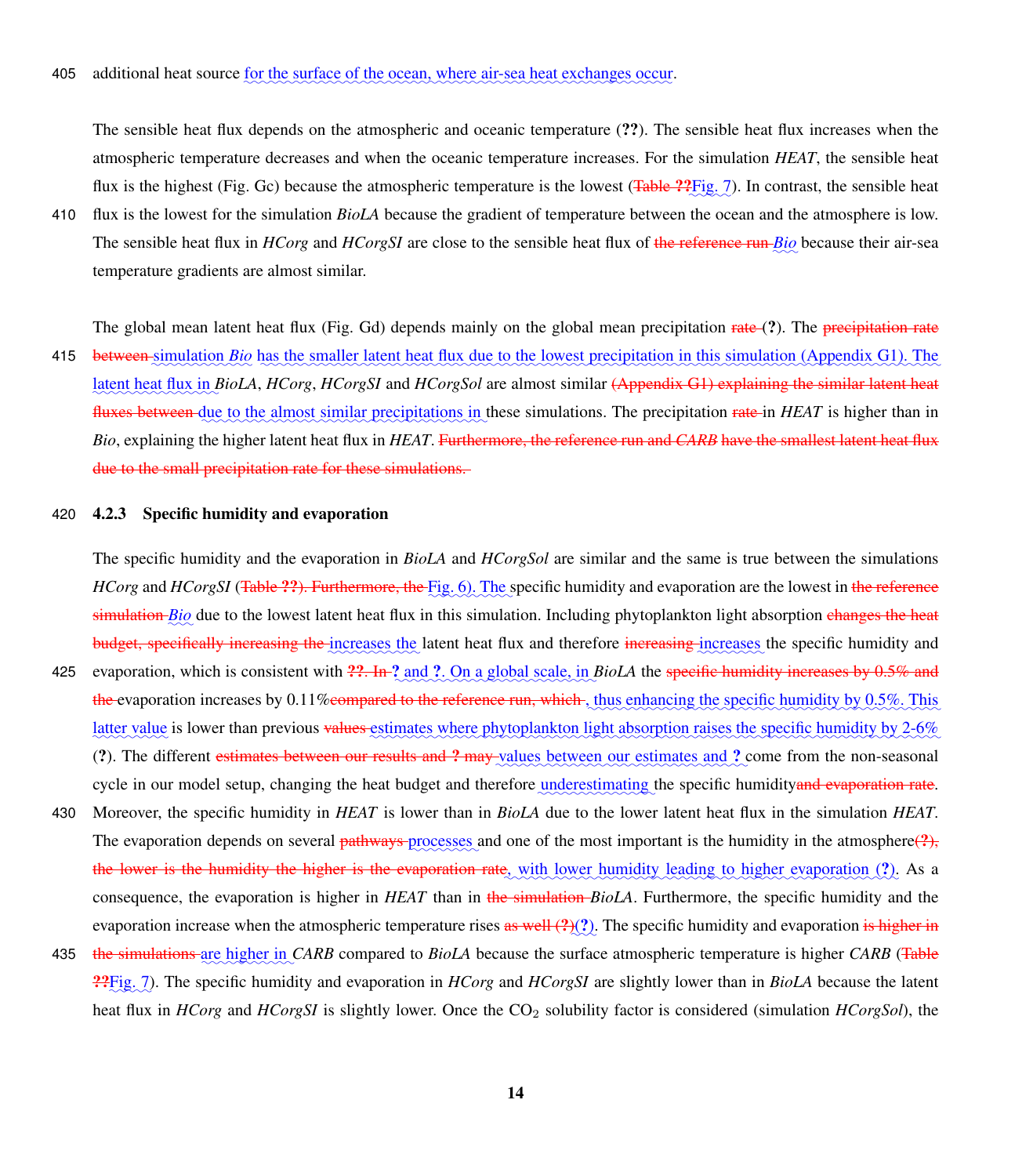values of the specific humidity and evaporation are similar to the values in *BioLA*. This is rather not surprising because the heat fluxes between *HCorgSol* and *BioLA* are identical.

### 440 4.2.4 Surface atmospheric temperature

The difference of in atmospheric properties between simulations lead indubitably to changes of the surface atmospheric temperature (Fig. 7<del>; Table ??</del>). First of all, <del>the reference simulation *Bio* has the lowest a low</del> SAT because it doesn't include the additional heat source coming from the phytoplankton light absorption mechanism. The global difference of SAT between *BioLA* and SAT in *Bio* is  $0.149.31°$ C which while the SAT in *BioLA* is  $9.45°$ C which makes a global difference of  $0.14°$ C.

445 Ibis estimate is lower than previous estimates (???). The small difference of SAT compared to previous studies is clearly due to our model setup, with a of 0.2-0.45°C (??) due to the non-seasonal solar radiation forcing cycle in our model.

The lower SAT in *HEAT* compared to *Bio* is due to several reasons. Even if *HEAT* considers phytoplankton light absorption, we show that the SST in *HEAT* is lower than in the reference run. Furthermore, for *Bio*. For the SAT computation, the atmospheric

- 450 CO<sub>2</sub> concentration is concentrations are identical between *Bio* and *HEAT* and *Additionally*, the specific humidity is slightly higher only increases by 0.27% in *HEAT* compared to *Bio*. Therefore the greenhouse gas effect between these two simulations is rather similar. However, the global net longwave heat flux decreases by ∼0.2 W/m<sup>2</sup> in *HEAT* <u>due to the lower SST</u>, leading to a cooling of the atmosphere. The combination of these different reasons explains the slightly lower SAT in *HEAT* compared to <del>the reference simulation</del> $\underline{Bi}\overline{o}$ .
- 455

For the simulation *CARB*, the concentration of greenhouse gases (atmospheric  $CO<sub>2</sub>$  and specific humidity) is higher than in *Bio* while the air-sea heat fluxes are identical. As a consequence, more heat is trapped in the atmosphere and the SAT increases by 0.71◦C compared to the reference run.

460 The sea-ice extent and thickness are identical is different between *HCorg* and *HCorgSI* (Appendix [F1\)](#page-28-0) <del>, resulting in identical</del> response of the climate system and identicalbut the response of SAT is identical, indicating that with our model setup, the changes in sea-ice extent do not affect the SAT. The specific humidity and the atmospheric  $CO_2$  concentration are slightly higher in *HCorg* compared to Bio. This slightly higher greenhouse gas concentration leads to and HCorgSI, leading to a small increase in SAT of *HCorg* of SAT compared to *Bio*.

In *HCorgSol* the atmospheric CO<sub>2</sub> concentration and the specific humidity are higher than in the reference simulation*Bio*. However, the sensible heat flux and the net longwave heat flux are lower in *HCorgSol*. Even if the greenhouse gases concentrations are higher, the reduced in air-sea heat fluxes lead to a slight decrease in SAT in the simulation *HCorgSol* compared to *Bio*.

<sup>465</sup>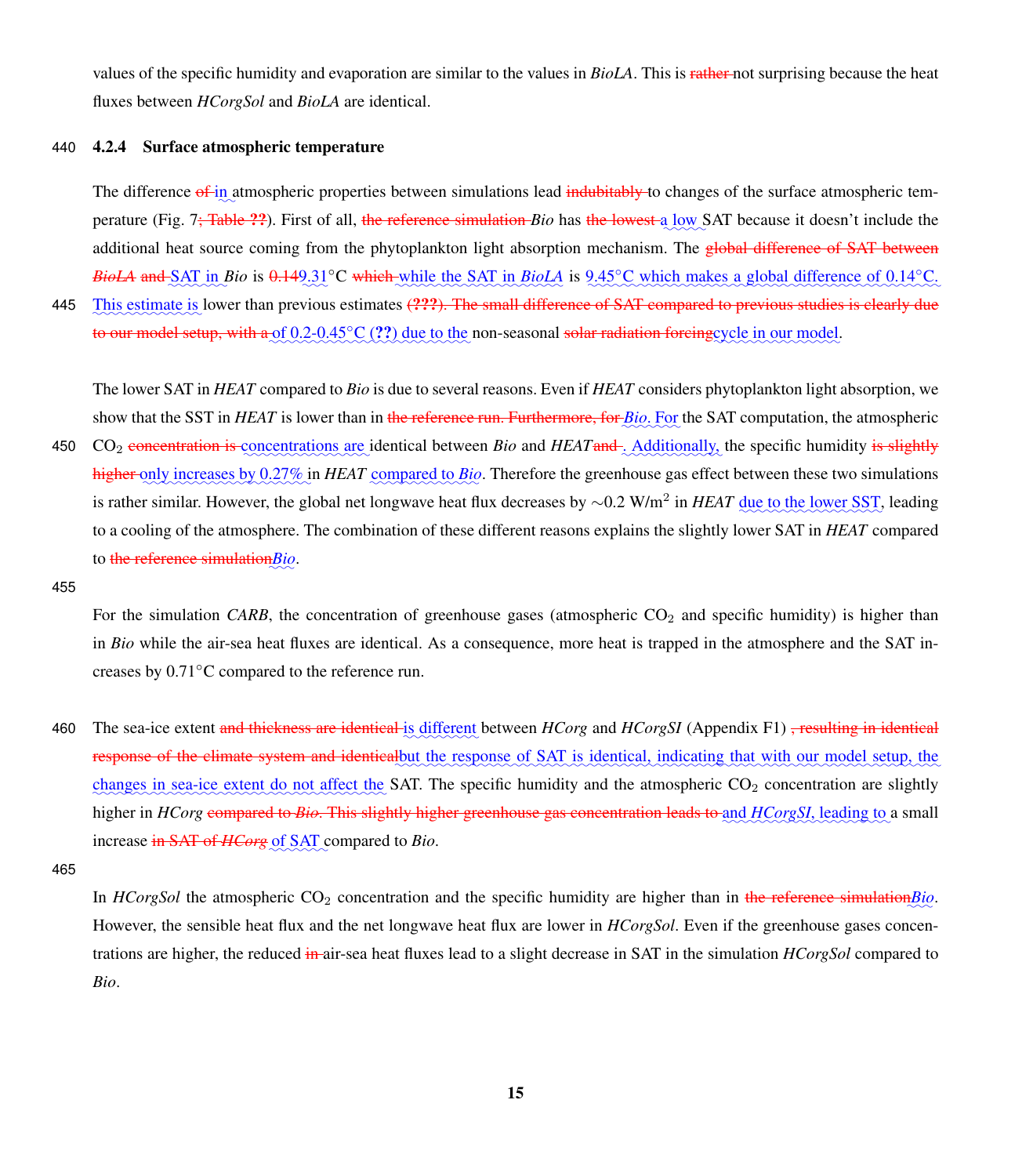# 470 **5** <u>Limitations</u>

To study how phytoplankton light absorption alters the surface atmospheric temperature via air-sea heat and  $CO<sub>2</sub>$  exchange, we use the <del>EcoGENIE</del> EcoGEnIE model (?). Our study is designed to understand the climate pathways behind the phytoplankton-induced <u>atmospheric warming but our model setup has limitations. Most notably, we do not consider a seasonal cycle in our study.</u> Enabling seasonality would lead to larger seasonal increase of temperature but it would also lead to larger seasonal decrease

- 475 in  $CO_2$  solubility. Therefore, we don't think that the heat-pathway would overrule the  $CO_2$ -pathway. This study investigates the impact of short-lived seasonal organisms, thus having an annual mean approach underestimates the effect of phytoplankton light absorption on the climate system. The absence of nitrogen cycle could have additional effects that are not included <u>in our study. Phytoplankton light absorption warming low-oxygen regions causes an additional oxygen consumption. As</u> a consequence, the denitrification would increase nitrogen fixation leading to a local increase in biomass. This increase in
- 480 biomass would increase any pathway sensitivity of atmospheric CO<sub>2</sub>. Several studies considering a dynamic land component and focusing on phytoplankton light absorption report an increase in heat budget (??). If a land model were to be included, we speculate that we would still find an oceanic and atmospheric heating. However, the magnitude of changes might be smaller due to the uptake of  $CO_2$  by vegetation, decreasing the atmospheric  $CO_2$  concentration. Furthermore, the model does not include a temperature-dependency of iron bioavailability. According to previous experiments, a warming of the
- 485 ocean decreases the bioavailability of iron (?). Phytoplankton light absorption increasing oceanic temperature might thus reduces the iron bioavailability. As a consequence, the limitation of phytoplankton growth by iron would increase, limiting the increase in chlorophyll biomass due to phytoplankton light absorption. Our study only considers two PFTs and bringing in more PFTs would be an interesting complement of our findings. For instance, observations and modeling studies indicate that positively buoyant phytoplankton groups, such as cyanobacteria, are important to study phytoplankton light absorption (???).
- Implementing these microorganisms to assess our research question could be a beneficial follow-up of our study. 490

## 6 Conclusions

For the first time, we compare the role of these individual the air-sea heat and  $CO_2$  fluxes and quantify their influence on the biologically-induced atmospheric warming. We show that without any seasonality and with all the climate pathways included, the surface atmospheric temperature increases by 0.14℃ due to phytoplankton light absorption. As suggested by ??? Previous 495 studies (???), phytoplankton light absorption changes the air-sea heat flux. Our results indicate that when only this air-sea interaction is considered, the atmosphere cools by 0.02◦C compared to a simulation without the biogeophysical mechanism. Moreover, when only the air-sea  $CO_2$  exchange is considered, the atmospheric temperature increases by 0.71 $°C$ . Clearly, our results indicate that the air-sea CO<sub>2</sub> exchange has a more important effect than the air-sea heat flux on the phytoplanktoninduced warming of the atmosphere. With our model setup, the sea-ice extent and thickness slightly vary between simulations,

500 therefore sea-ice processes hardly affect the air-sea  $CO<sub>2</sub>$  flux and thus the climate system. Moreover, including the solubility pathway changes the heat fluxes, specifically reducing the sensible heat flux and the net longwave heat flux compared to the reference simulation. As a consequence, this climate pathway has a negative effect on the atmospheric temperature. To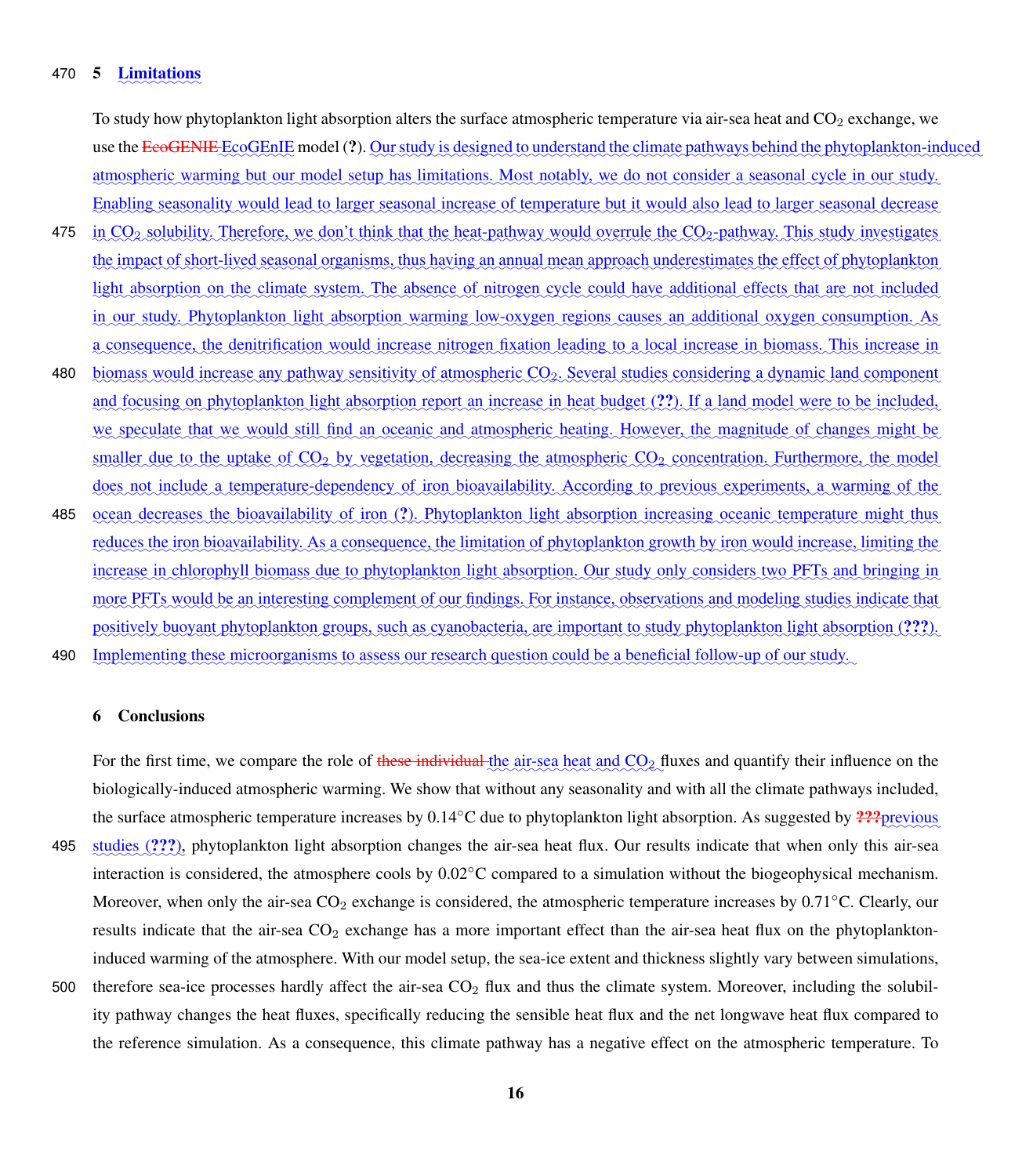conclude, phytoplankton light absorption influences the climate pathways at the ocean-atmosphere interface, particularly the air-sea CO<sub>2</sub> exchange that is important for the phytoplankton-induced atmospheric warming. For future work, climate studies,

505 this work evidences that to capture the overall effect of climate-relevant mechanisms such as phytoplankton light absorption, the atmospheric  $CO_2$  concentrations should evolve freely.

For future work, more studies with higher complexity models are necessary to make quantitative assessments rather than qualitative assessments as in our study. For instance Similar simulations must be conducted with a seasonal variation of the

- 510 shortwave radiation to better understand the role of phytoplankton in the climate system. Moreover, a model with a dynamic atmosphere such as PLASIM-GENIE (?) could be a good aspiration to complete our study. Observations and modeling studies indicate that positively buoyant phytoplankton groups, such as cyanobacteria, are important to study the climate system (???). Implementing these microorganisms to assess our research question could be a beneficial follow-up of Indeed, previous studies evidence either an increased wind speed in subpolar regions (?) or an enhanced atmospheric dynamics (??) due to
- 515 phytoplankton light absorption. The increased wind speed with a dynamic atmospheric component could thus increase the air-sea CO<sub>2</sub> flux, reinforcing the importance of the CO<sub>2</sub>-pathway in our study. <del>Moreover, similar simulations must be conducted</del> with a seasonal variation of the shortwave radiation to better understand the role of phytoplankton in the climate systemFinally, implementing the new temperature-dependent remineralization scheme (??) would affect the biological pump and would be an extension to our findings.
- 520 *Code availability.* The code for the model is hosted on GitHub and can be obtained by cloning or downloading: https://zenodo.org/record/4733736. The configuration file is named "RA.ECO.ra32lv.FeTDTL.36x36x32" and can be found in the directory "EcoGENIE\_LA/genie-main/configs". The user-configuration files to run the experiments can be found in the directory "EcoGENIE\_LA/genie-userconfigs/RA/Asselotetal\_BG". Details of the code installation and basic model configuration can be found on a PDF file (https://www.seao2.info/cgenie/docs/muffin.pdf). Finally, section 9 of the manual provides tutorials on the ECOGEM ecosystem model.

525 *Data availability.* TEXT

*Code and data availability.* TEXT

*Sample availability.* TEXT

*Video supplement.* TEXT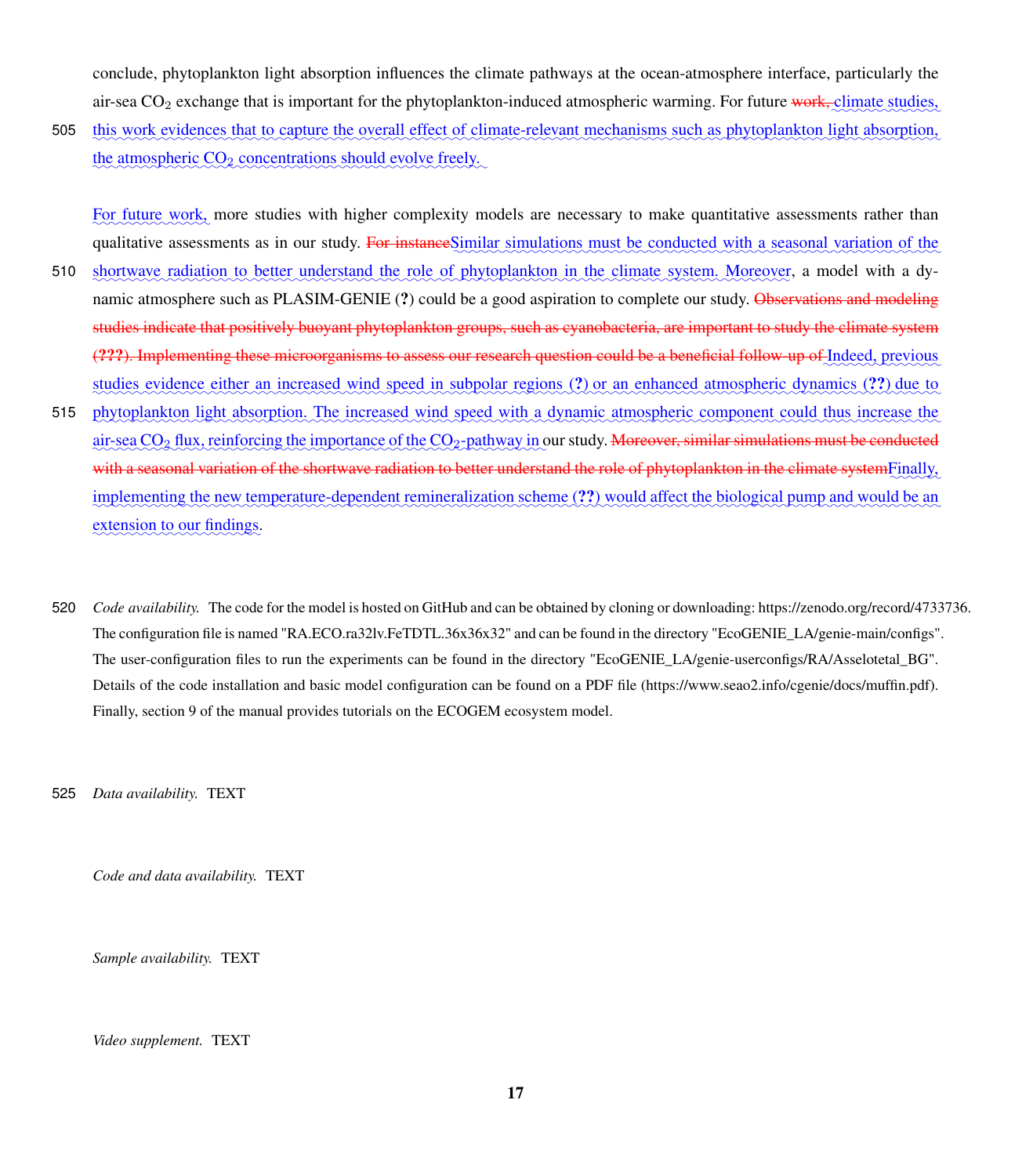530 We base our ecosystem community on the community described by ?. However, instead of using  $\frac{16}{2}$  plankton functional types (PFTs) with 8 different size classes, we only use 2 PFTs <del>: one phytoplankton group and one zooplankton group</del> with one size class (Appendix [A1\)](#page-27-0). We show that the complexity of the ecosystem does not have an important impact on the climate system compared to the effect of phytoplankton light absorption (?). Therefore we reduced the ecosystem complexity to increase the computational time of the model.

# 535 Appendix B: Multiple size classes

We conduct two additional simulations with a higher ecosystem complexity. These simulations have 6 phytoplankton and 6 zooplankton size-classes as in ?. The simulation BioLA6 considers phytoplankton light absorption while the simulation Bio6 does not consider it. The results show that the effect of phytoplankton light absorption is reduced with a higher ecosystem complexity compared to the effect of phytoplankton light absorption with a simple ecosystem community. This is due to

540 the higher amount of carbon stored in the living biomass with increasing number of species, thus reducing the effect of phytoplankton light absorption on the atmospheric  $CO_2$  concentration and on the climate system.

# Appendix C: Climate sensitivity

To analyze the climate sensitivity of the model, we perform two sensitivity analyses (Appendix [C1\)](#page-27-2). Both simulations have the same model setup, restart from the spin-up described previously but their atmospheric CO<sub>2</sub> concentrations differs. The first

545 simulation (Sensi280) has an atmospheric CO<sub>2</sub> concentration of 280 ppm while the second one (Sensi320) has an atmospheric CO<sub>2</sub> concentration of 320 ppm. Furthermore, the simulations Sensi280 and Sensi320 consider phytoplankton light absorption. An increase of 40 ppm in atmospheric CO<sub>2</sub> concentration slightly reduces the chlorophyll concentration but these changes are negligible. The oceanic and atmospheric heat budgets are affected by the changes in atmospheric CO<sub>2</sub> concentration. Increasing the greenhouse gas concentrations increases in turn the SAT and therefore the SST due to the exchange of heat between the ocean and the atmosphere. 550

# Appendix D: Air-sea fluxes interactions

To estimate the unique effect of each climate pathway we ensure that the heat and CO<sub>2</sub> interaction is negligible by conducting sensitivity analyses. Due to the model setup, the flux of  $CO_2$  across the air-sea interface ( $F_{CO_2}$ ; Eq. [4\)](#page-6-0) depends on the SST via the Schmidt number (??). We conduct two comparable sensitivity analyses and study the changes in  $F_{CO_2}$ . First, we artificially 555 increase the SST by 1°C (Appendix [D1\)](#page-27-3). This increase in SST only enhances  $F_{CO_2}$  by 4.26.10<sup>-5</sup> mol/m<sup>2</sup>/yr, representing a raise of 2.58% of the total air-sea CO<sub>2</sub> exchange. Second, the mean wind speed affects the  $F_{CO_2}$  via the gas transfer velocity (k; Eq. [4\)](#page-6-0). We increase the wind speed by 0.2 m/s, which is a comparable forcing of the artificial increase of 1°C of SST.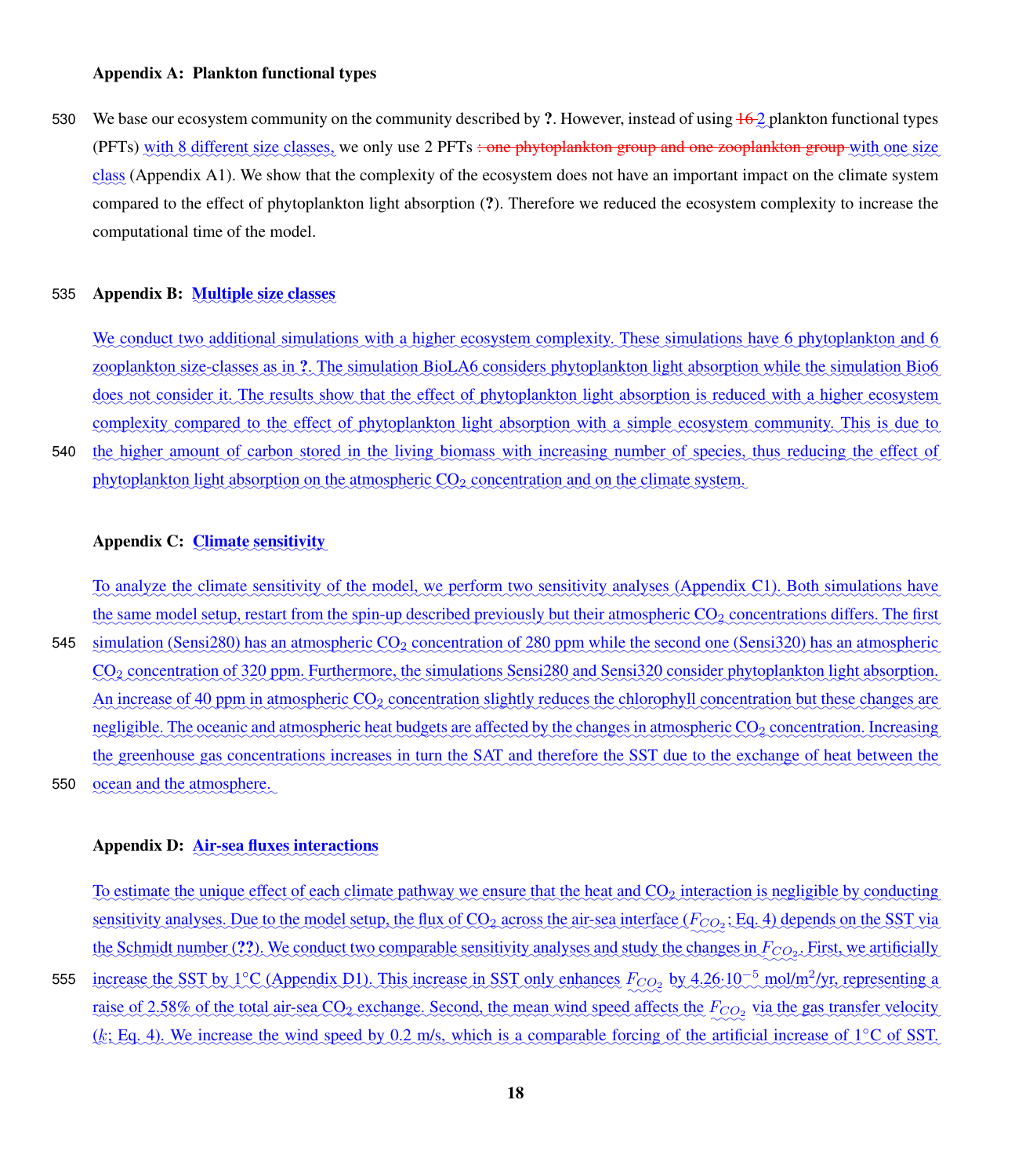Indeed, ? indicates that a SST increase of 1°C would increase the intensity of the atmosphere dynamics and the tropical wind speed by 0.2 m/s. This increase in mean wind speed enhances the  $F_{CO_2}$  by 1.44.10<sup>-4</sup> mol/m<sup>2</sup>/yr, representing an increase of

560 8.69% of the total air-sea CO<sub>2</sub> flux. Clearly, the changes in wind speed are much larger than the changes in SST hence we consider that the effect of SST on the air-sea CO<sub>2</sub> exchange is small enough to be neglected. Between our simulations, the maximum change of  $F_{CO_2}$  is only 0.21% which, for instance, increases the atmospheric  $CO_2$ concentration by 0.55% and decreases the DOC by 0.71%. This small increase slightly affects the carbon reservoirs in our simulations.

## 565 Appendix E: Seasonal and non-seasonal cycle

We compare two model simulations with phytoplankton light absorption. The model setups are similar except that we switched off the seasonal cycle in one simulation. Turning off the seasonal cycle decreases the mean annual SST by 0.77°C. Furthermore, the difference of atmospheric  $CO_2$  concentration is 6 ppm. This difference is due to different SST and therefore  $d$ solubility between these simulations. These results indicate that switching off the seasonal cycle damps the response of the

570 climate system to phytoplankton light absorption. Our results without seasonality indicate that the difference of SST between BioLA and Bio is 0.14◦C. Similar simulations have been conducted with a seasonal cycle and the SST difference is 0.33◦C (?). The absence of a seasonal cycle reduces the difference of SST between the simulations with and without phytoplankton light absorption.

#### Appendix F: Sea-ice

575 The global sea-ice cover and the global sea-ice area between the simulations HCorg and HCorgSI are identical, explaining their identical climate state. Moreover, the variation of sea-ice between all simulations is small. The maximum global sea-ice cover change of 1.42% occurs between the simulations CARB and HCorgSol.

#### Appendix G: Precipitation

Slight fluctuations in precipitation are visible in the Appendix [G1.](#page-28-1) First of all, the precipitation between *BioLA* and *HCorgSol* 580 are similar and the same is true for the precipitation between *HCorg* and *HCorgSI*. The precipitation rate is the highest in the simulation *BioLA* due to the important specific humidity. In contrast, *HEAT* has a low specific humidity explaining the lowest precipitation rate for this simulation.

*Author contributions.* All authors designed and developed the concept of the study. RA performed the analysis of the model outputs with inputs from IH. RA drafted the initial version of the manuscript in collaboration with IH. All co-authors read and reviewed the final version 585 of the manuscript.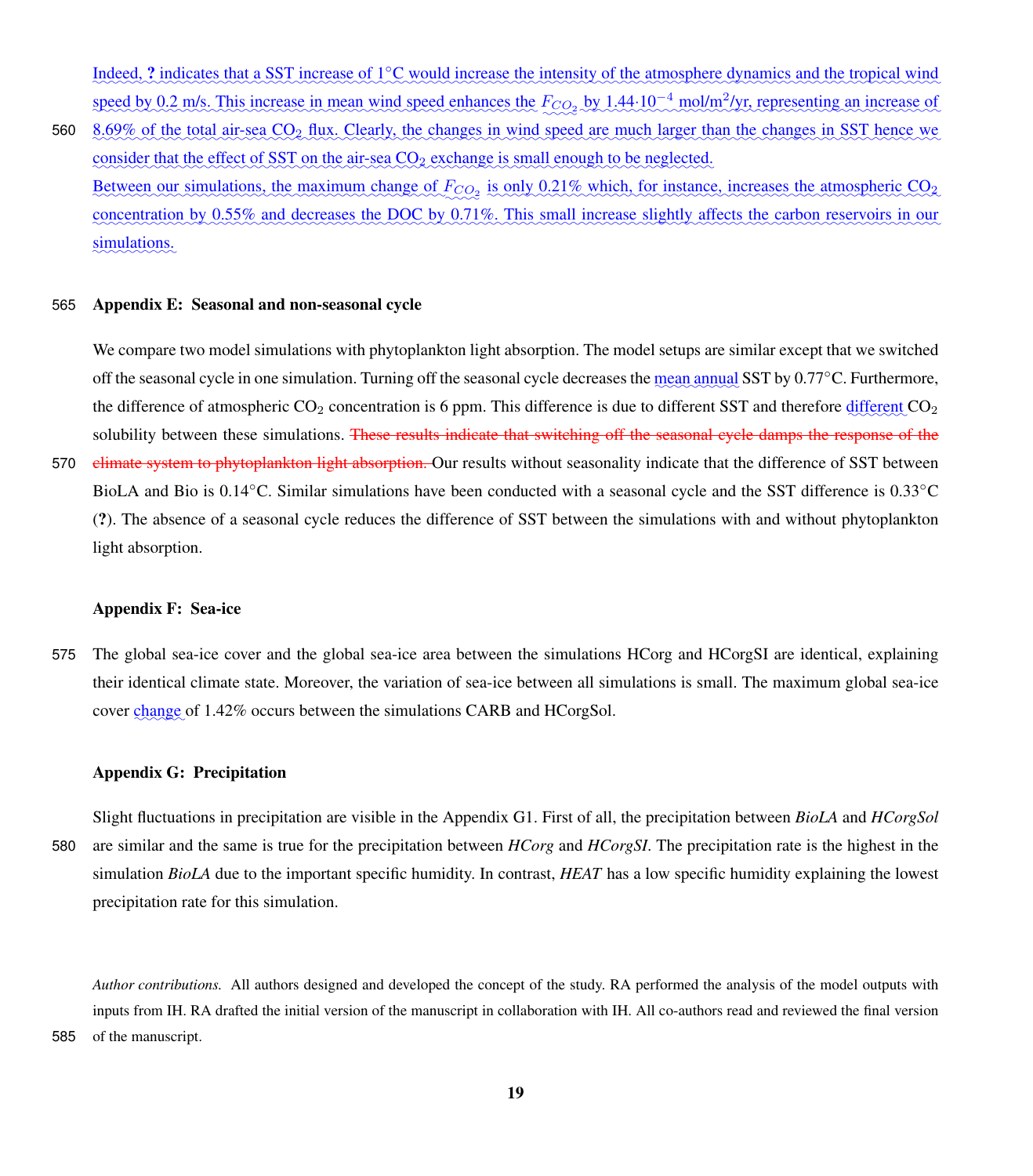*Competing interests.* The authors declare that they have no conflict of interest.

*Disclaimer.* TEXT

*Acknowledgements.* Our special thanks go to Félix Pellerin, Maike Scheffold and Laurin Steidle for their valuable comments on the early version of this manuscript. We thank David A. McKay, Alexandre Pohl and an anonymous reviewer for their helpful comments. This work 590 was supported by the Center for Earth System Research and Sustainability (CEN), University of Hamburg, and contributes to the Cluster of

Excellence "CLICCS - Climate, Climatic Change, and Society".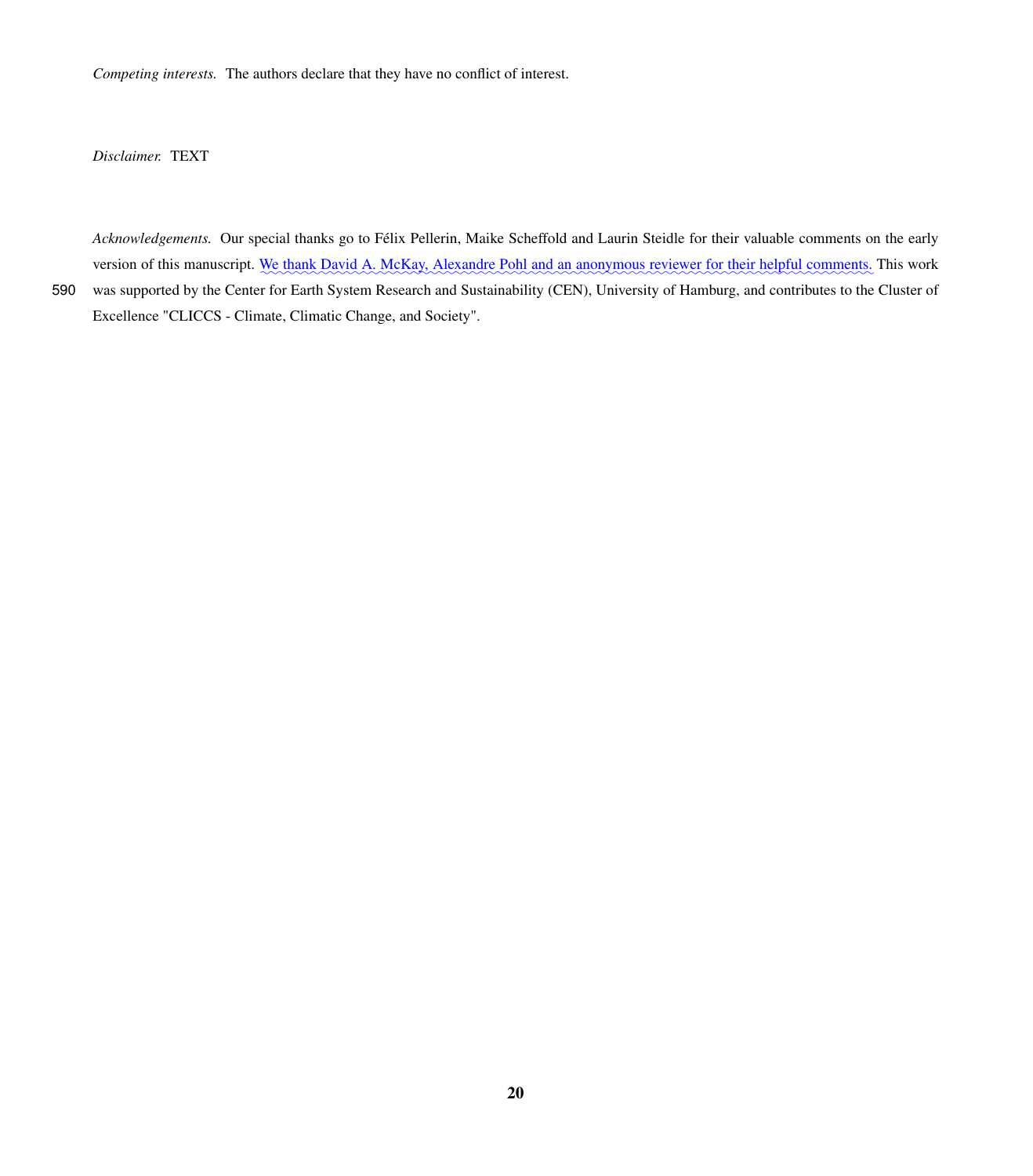<span id="page-20-0"></span>

Figure 1. Representation of the four different biologically-induced pathways that affect the atmospheric temperature. (1) Marine biota via phytoplankton light absorption increases the SST, changing therefore the air-sea heat exchange and the atmospheric temperature. (2) Changes in SST also alter the solubility of  $CO<sub>2</sub>$  and its dissolved concentration. In turn, changes in dissolved  $CO<sub>2</sub>$  concentrations alter the air-sea  $CO<sub>2</sub>$ exchange and thus the greenhouse gas effect. (3) Phytoplankton light absorption modifies the marine biogeochemical cycles and particularly the export production of carbon. These changes in export production of carbon modify the dissolved CO<sub>2</sub> concentration and the greenhouse gas effect. (4) A warmer surface of the ocean can decrease the sea-ice extent. A reduction of sea-ice cover increases the air-sea CO<sub>2</sub> exchange area, changing the greenhouse gas concentrations.  $SAT = surface$  atmospheric temperature.  $SST = sea$  surface temperature.  $CaCO<sub>3</sub> = calcium$ carbonate. POC = particulate organic carbon. DOC = dissolved organic carbon.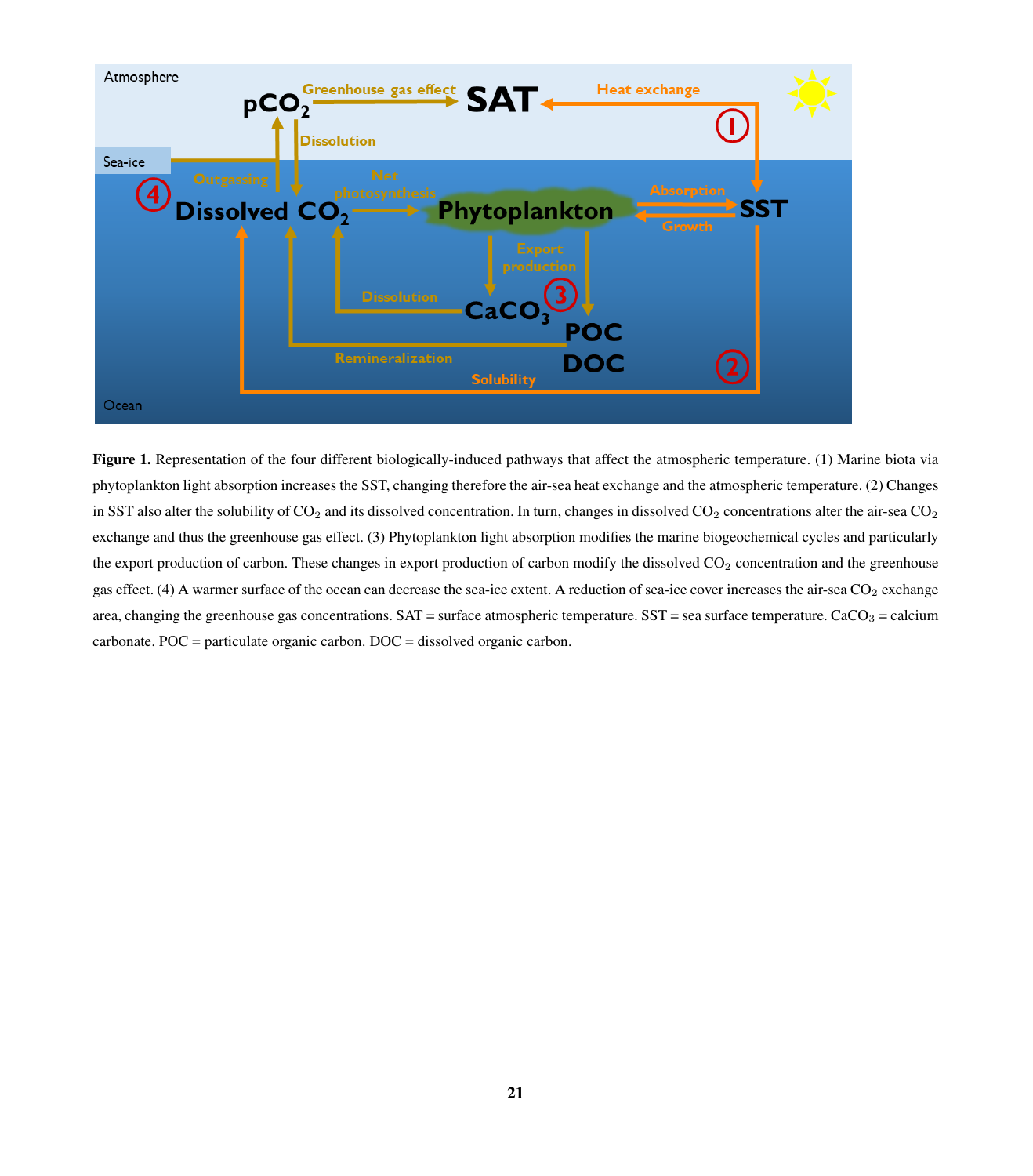<span id="page-21-0"></span>

Figure 2. Representation of the components of the EcoGENIE EcoGENIE model. The black arrows indicate the link between the different climatic components.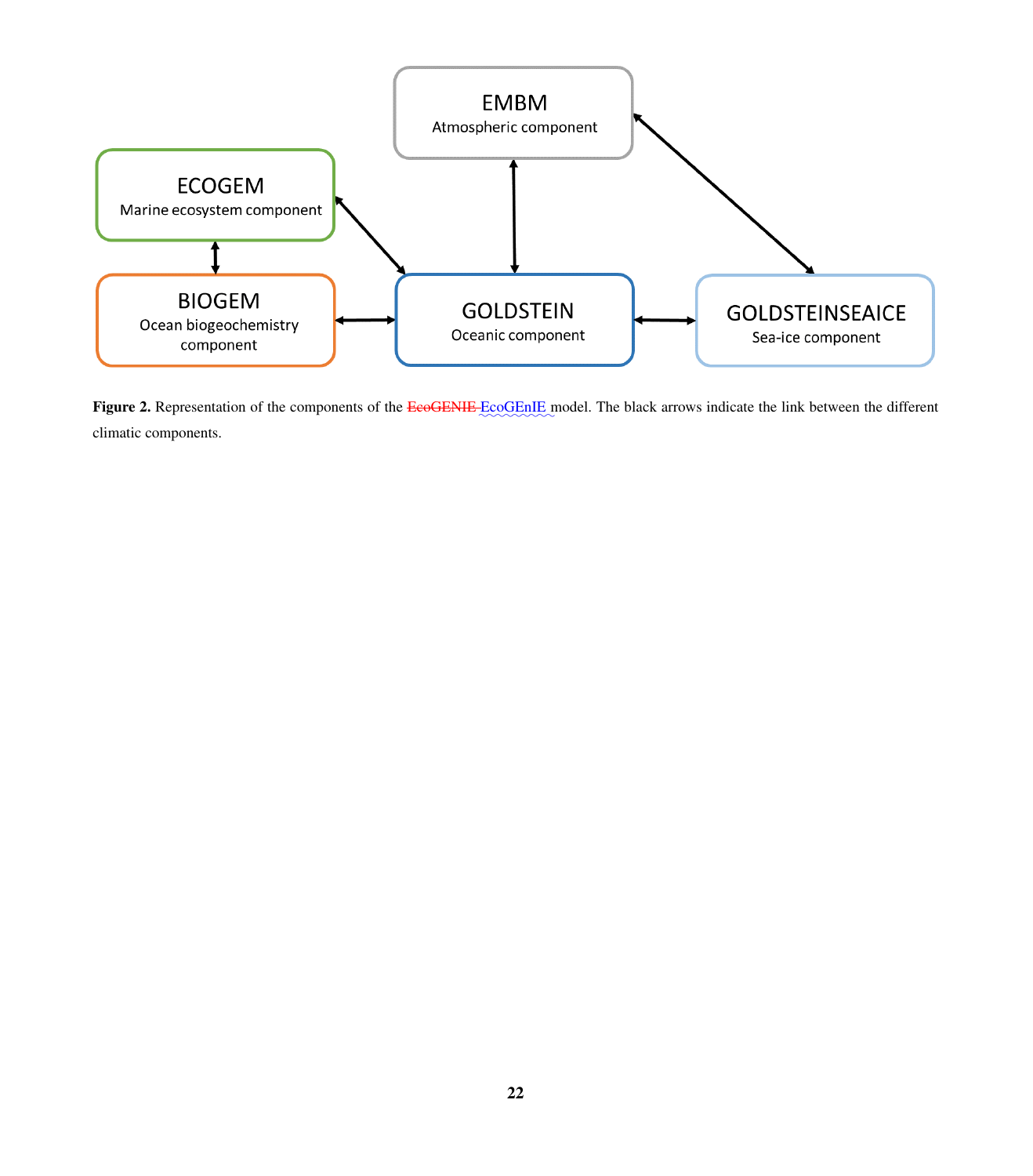<span id="page-22-0"></span>

Figure 3. Sketch representing the climate pathways involved in the seven simulations conducted with EcoGENIE (PLA = Phytoplankton Light Absorption). Note that this figure is a simplification of Figure [1,](#page-20-0) only the relevant pathways are represented. The names name of the simulations are on the bottom left of each panel. The dashed arrows indicate the climate pathways prescribed. All the prescribed pathways are from the reference simulation *Bio* except the pathway between atmospheric CO<sub>2</sub> and SAT in *CARB* which is prescribed from the simulation ✿✿✿✿✿ *BioLA*.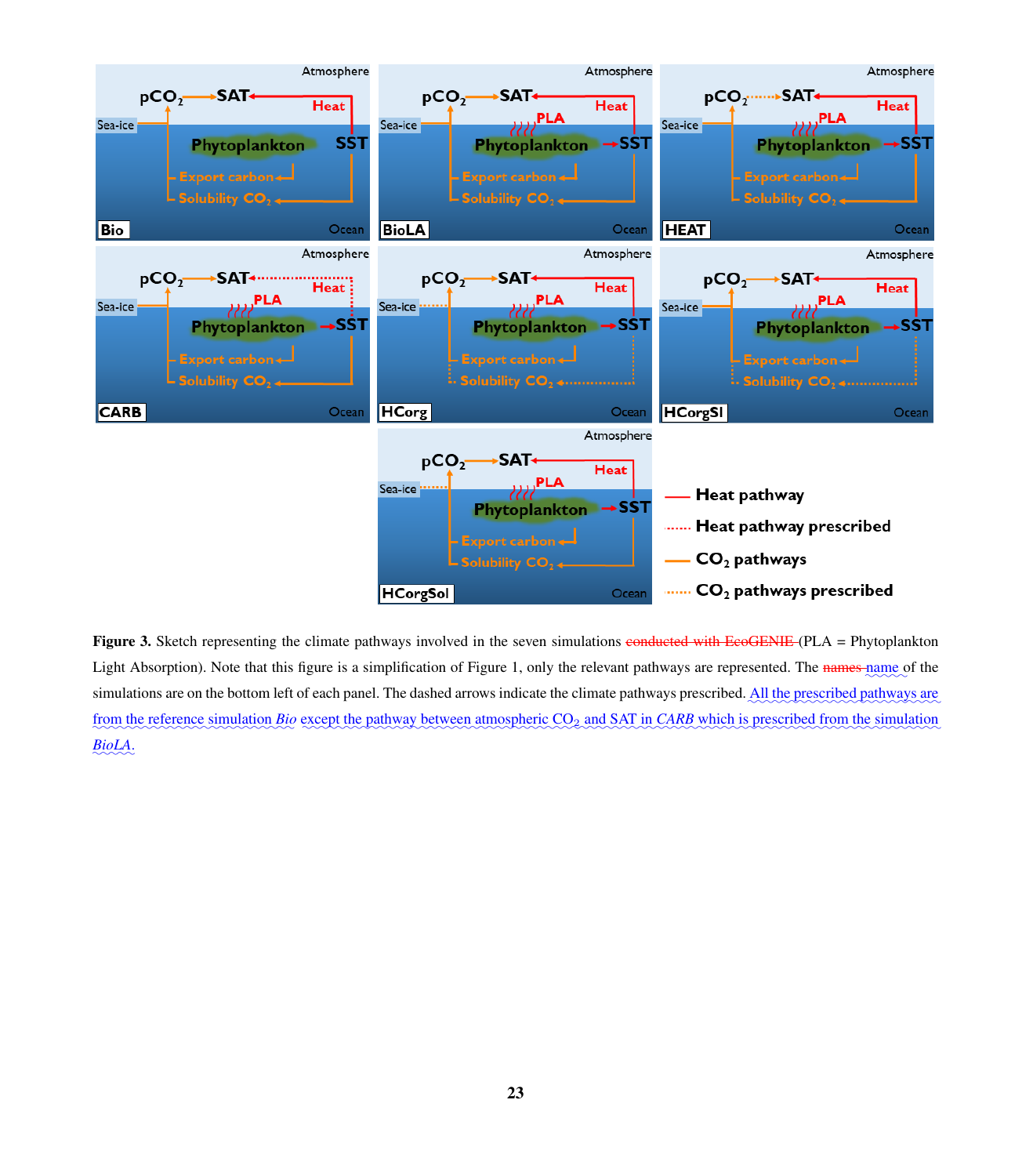<span id="page-23-0"></span>

Figure 4. Atmospheric CO<sub>2</sub> concentrations (ppm) for the different simulations. The percentages represent the relative changes compared to the reference simulation Bio.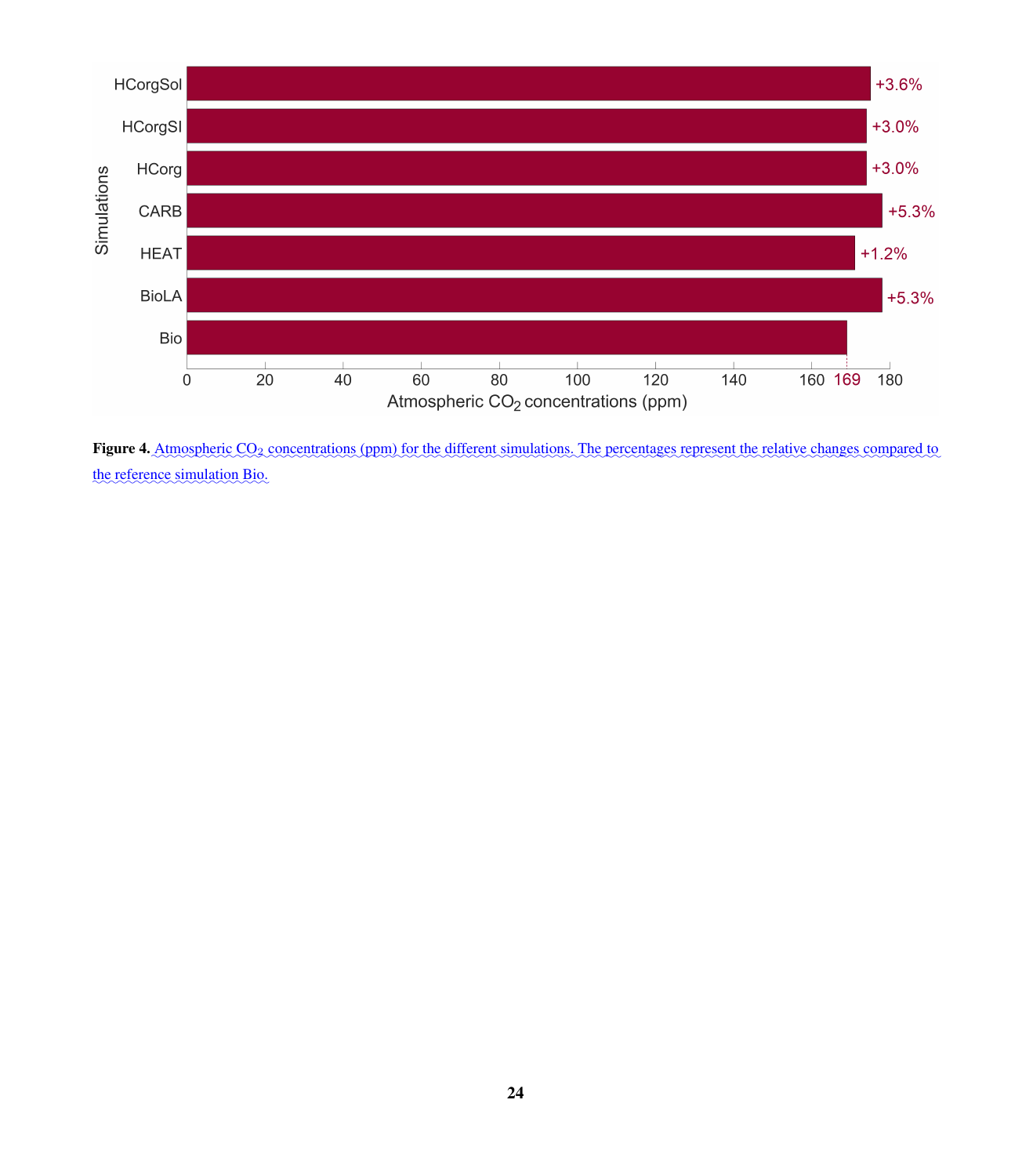<span id="page-24-0"></span>

Figure 6. Evaporation (mm/yr) and specific humidity (g/kg) for the seven simulations. The percentages represent the relative changes compared to *Bio*. The name of the simulations are on the bottom left of each panel.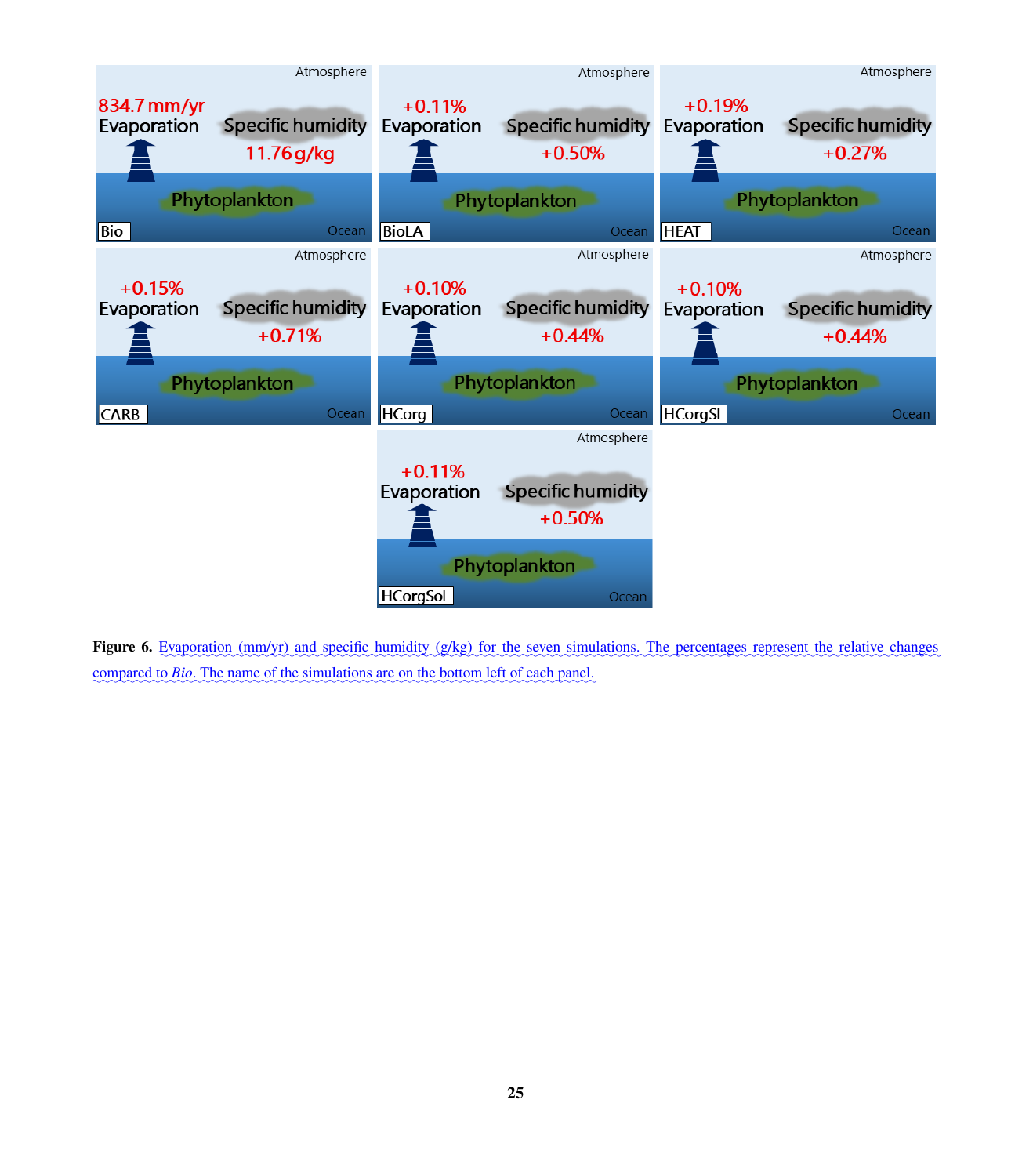<span id="page-25-0"></span>

Figure 7. Sketch representing the surface atmospheric temperature (SAT) changes between the simulations and the reference run. On top is located the value of SAT change compared to *Bio*. The rest of the sketch is similar to Figure [3.](#page-22-0)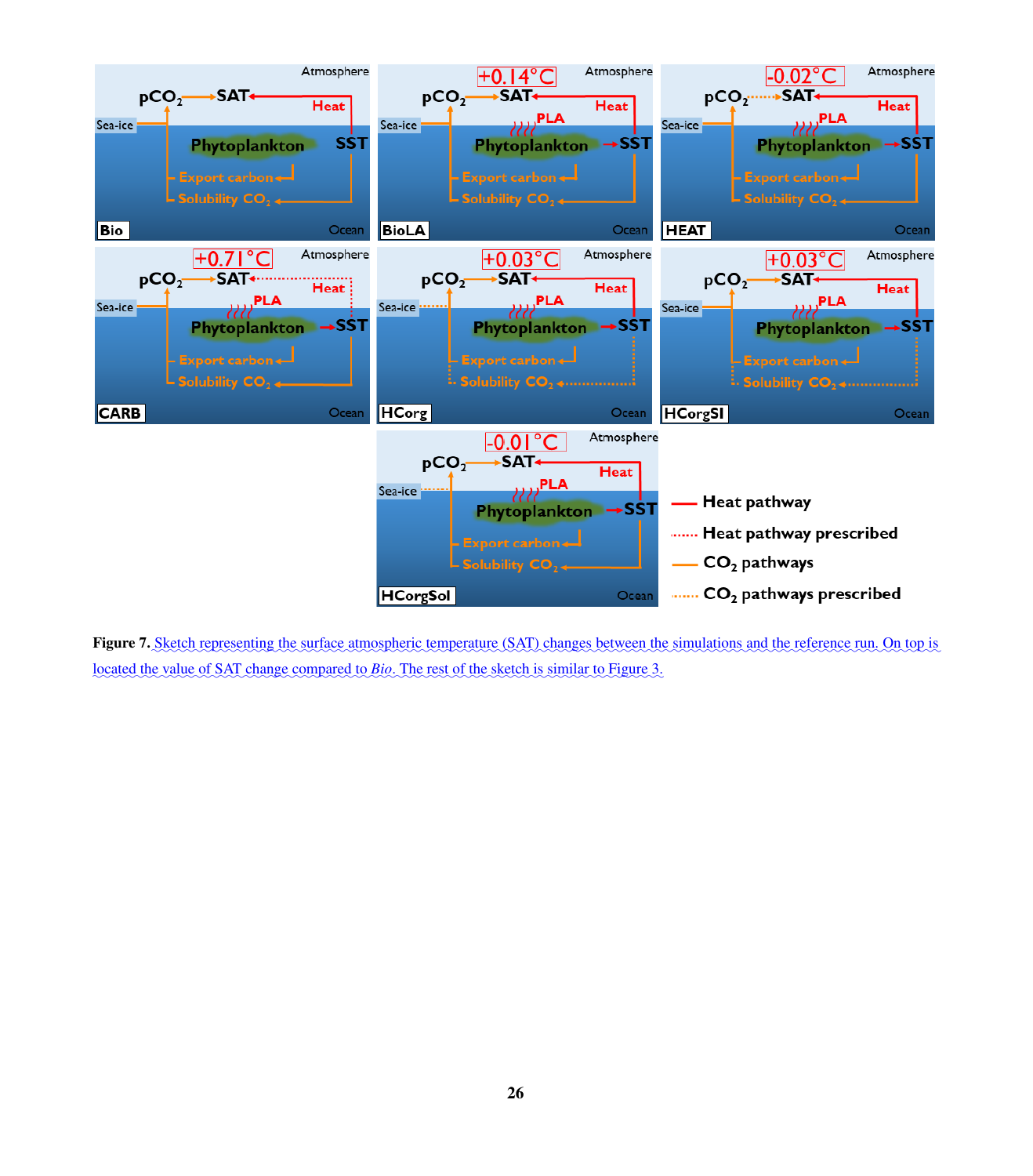| Simulation      | $SST$ ( $^{\circ}$ C) | Chlorophyll biomass (mgChl/ $m3$ ) |
|-----------------|-----------------------|------------------------------------|
| Bio             | 15.26                 | 0.09949                            |
| BioLA           | 15.34                 | 0.11178                            |
| <b>HEAT</b>     | 15.25                 | 0.10827                            |
| CARB            |                       |                                    |
| <b>HCorg</b>    | 15.30                 | 0.10964                            |
| <b>HCorgSI</b>  | 15.30                 | 0.10964                            |
| <b>HCorgSol</b> | 15.28                 | 0.10891                            |

<span id="page-26-0"></span>**Table 1.** Sea surface temperature ( $^{\circ}$ C) and surface chlorophyll biomass (mgChl/m<sup>3</sup>). There is no value for the simulation CARB because we run the model with an uncoupled ocean-atmosphere setup.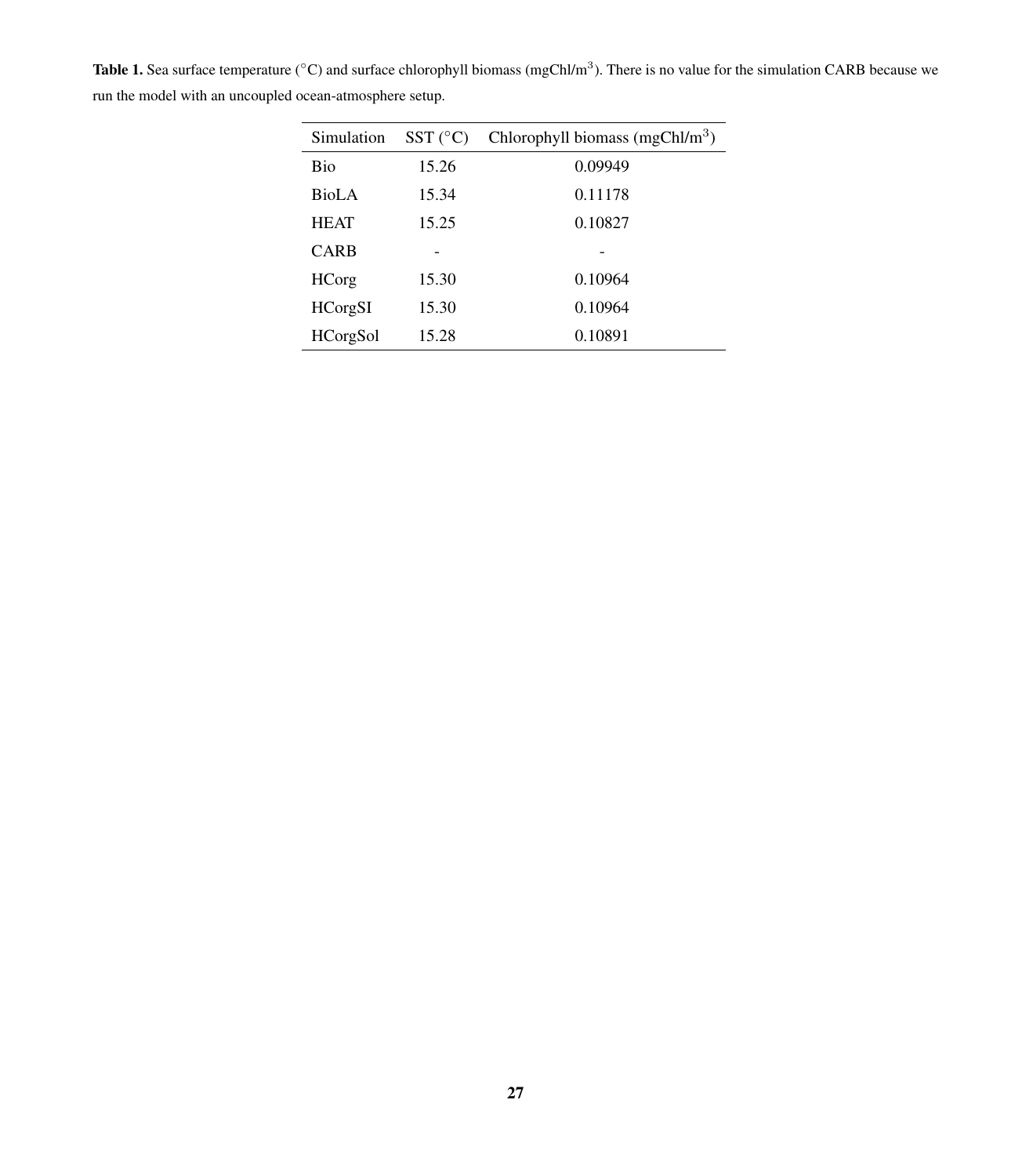<span id="page-27-0"></span>Table A1. Comparison Size of the different plankton functional types (ppmµm) for used during the seven simulations.

| <b>PFT</b><br>ನನೆಗಾಗ | $Size(\mu m)$ |
|----------------------|---------------|
| Phytoplankton        | 46.25         |
| Zooplankton          | 146.15        |

<span id="page-27-1"></span>Table B1. Comparison Values of the most important climate quantities for the seven simulations with 6 phyto- and 6 zooplankton size-classes. The third row represents the differences between the simulation with minus without phytoplankton light absorption.

| Simulation                 | Atm. $CO2$ (ppm) | Chl. $(mgChl/m^3)$     | $SST$ ( $°C$ ) | $SAT$ ( $°C$ ) |
|----------------------------|------------------|------------------------|----------------|----------------|
| Bio <sub>6</sub>           | 154              | 0.133                  | 14.99          | 8.93           |
| $\sim$ $\sim$              | $\sim$           | <u>saaa</u>            | $\sim\sim\sim$ | $\ddot\sim$    |
| BioLA6                     | 159              | 0.140                  | 15.04          | 8.97           |
| $\sim\sim\sim\sim$         | $\sim$           | $\sim\sim\sim$         | $\sim$ $\sim$  | $\sim$         |
| <b>Difference</b>          | +5               | $\sim\sim\sim\sim\sim$ | $+0.05$        | +0.04          |
| $\sim\sim\sim\sim\sim\sim$ | ∼                |                        | $\sim$         | www            |

<span id="page-27-2"></span>Table C1. Chlorophyll concentration (mgChl/m<sup>3</sup>), sea and atmospheric surface temperature (°C) for the sensitivity analysis of the climate. In The difference represents the value of Sensi320 minus the value of Sensi280.

| Simulation                                      | Chloro.conc. $(mgChl/m3)$    | $SST(^{\circ}C)$                     | SAT (°C)      |
|-------------------------------------------------|------------------------------|--------------------------------------|---------------|
| Sensi280<br>$\sim\sim\sim\sim\sim$              | 0.1177<br>$\sim\sim\sim\sim$ | 16.78<br>$\sim\sim\sim$              | 11.92<br>ಮಾನಸ |
| Sensi320<br>$\sim$ $\sim$ $\sim$ $\sim$ $\sim$  | 0.1175                       | 17.17<br>$\sim$ $\sim$ $\sim$ $\sim$ | 12.44         |
| <b>Difference</b><br>$\sim\sim\sim\sim\sim\sim$ |                              |                                      | 0.52          |

<span id="page-27-3"></span>**Table D1.** Changes in air-sea  $CO_2$  exchange (mol/m<sup>2</sup>/yr and %) regarding the sensitivity of the system towards the interplay between  $CO_2$ and heat. For the first sensitivity analysis, the SST is increased by 1°C while for the second analysis, the annual mean wind speed is raised by 0.2 m/s. The third row corresponds to the maximum difference of SST between the simulations.

| Sensitivity analysis | $F_{CO_2}$ (mol/m <sup>2</sup> /yr) Changes (%) |      |
|----------------------|-------------------------------------------------|------|
| $+1^\circ C$         | $+4.26 \cdot 10^{-5}$                           | 2.58 |
| $+0.2$ m/s           | $+1.44 \cdot 10^{-4}$                           | 8.69 |
| $+0.08\degree C$     | $+3.40 \cdot 10^{-6}$                           | 0.21 |

<span id="page-27-4"></span>**Table E1.** Sea surface temperature  $(^{\circ}C)$  and atmospheric CO<sub>2</sub> concentration (ppm) for simulations with and without a seasonal cycle.

| Simulation         | $SST$ ( $^{\circ}$ C) | Atm. $CO2$ conc. (ppm) |
|--------------------|-----------------------|------------------------|
| Seasonal cycle     | 16.11                 | 184                    |
| Non-seasonal cycle | 15.34                 | 178                    |